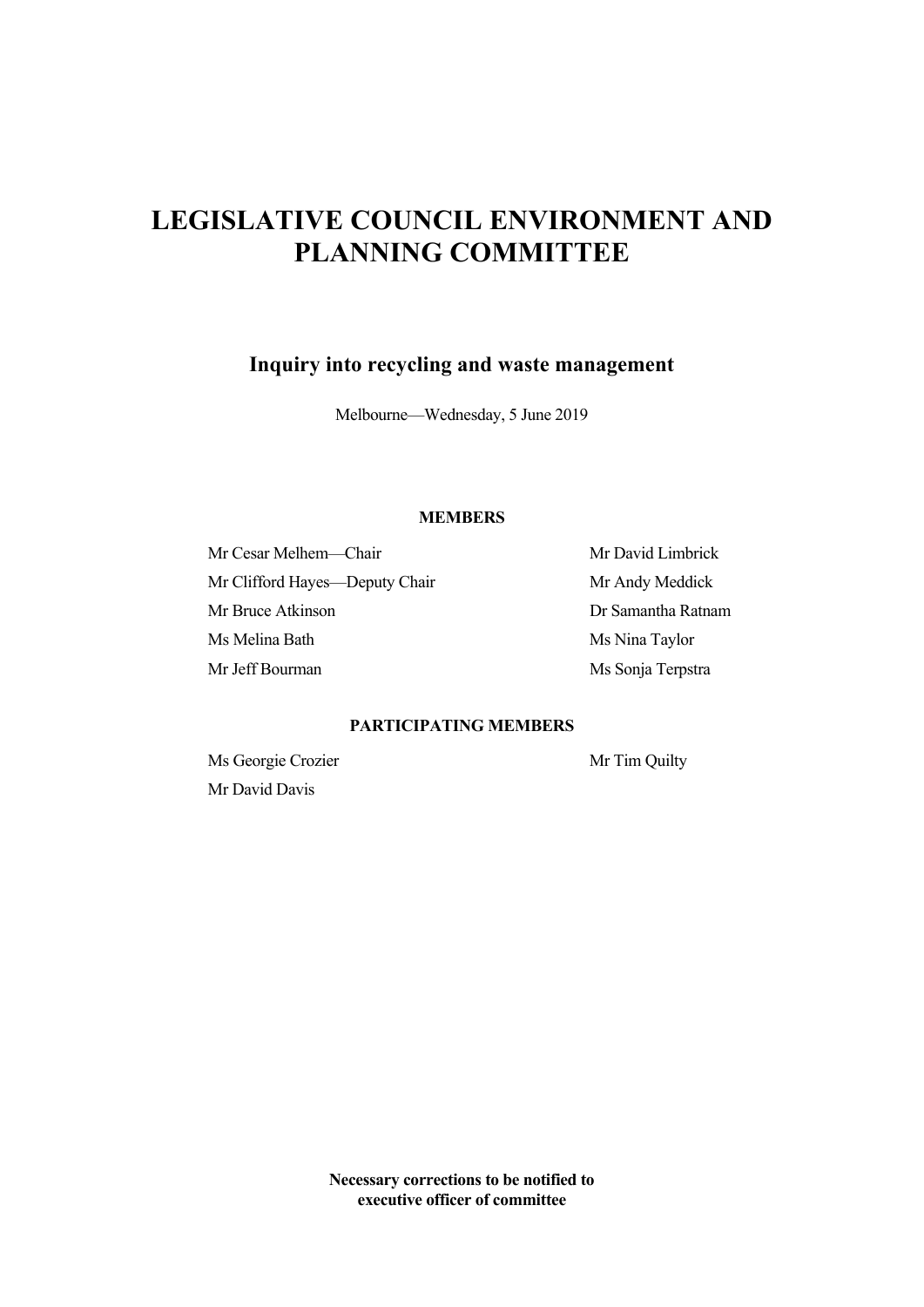# **WITNESSES**

Ms Rose Read, Chief Executive Officer, National Waste and Recycling Industry Council

Mr Alex Serpo, Secretary, National Waste and Recycling Industry Council

Mr Peter Murphy, Member, National Waste and Recycling Industry Council, and

Mr Simon Mackie, Member, National Waste and Recycling Industry Council.

**The CHAIR**: Welcome. I declare the Environment and Planning Standing Committee public hearing open. I just want to go through some formalities first, and then it will be over to you.

All mobile phones should now be turned off or turned to silent. The committee is hearing evidence today in relation to the inquiry into recycling and waste management, and the evidence is being recorded. I welcome our list of witnesses tonight: Ms Read, Mr Murphy, Mr Mackie and Mr Serpo. I want to thank you for making yourselves available and providing evidence to the committee.

All evidence taken at this hearing is protected by parliamentary privilege as provided by the Constitution Act 1975 and further subject to the provisions of the Legislative Council standing orders. Therefore the information you give here today is protected by law. However, any comment repeated outside this hearing may not be protected. Any deliberately false evidence or misleading of the committee may be considered a contempt of Parliament. All evidence, as I said, will be recorded, and you will be provided with a proof version of the transcript in the next few days.

I think I allocated 5 or 10 minutes but we are in your hands to sort of give us an overview about your presentation. We have received your submission; thank you for that. And I believe you have got some slides. I think, Ms Read, you are going to lead the debate—not debate actually, the evidence. And then at the end of it if any of your team would like to supplement that, that is great. Then after that we will move to questions, at least two or three questions for each member, so we will try to rotate that. Over to you, and again thank you for coming in tonight.

**Ms READ**: Thank you very much, Mr Melhem. The National Waste and Recycling Industry Council welcomes the opportunity to speak with the committee. Obviously it is a high priority for our members. Before I start, just to introduce who is here, we have Peter Murphy. He is the managing director from Alex Fraser Group, who is a member of the council. We also have Simon Mackie, who is the general manager for Victoria and South Australia with JJ Richards, another of our members from the National Waste and Recycling Industry Council. We also have Alex Serpo, who is our secretariat. Also, I would like to just mention that Mark Smith, the executive officer for the Victorian Waste Management Association, is here tonight as well.

#### **Visual presentation.**

**Ms READ**: The Victorian Waste Management Association is an affiliate of the National Waste and Recycling Industry Council. What I would like to do, if you could go to the next slide, there is just a quick summary. I will try and move through this quite quickly so there is time for Q and As, but I have been requested to provide more of an outline also about the industry overall as a whole within Australia and Victoria. So there is a little bit of background information there and then come back to the current challenges within Victoria and what are some of our proposed solutions or suggestions in different time frames.

Firstly, the National Waste and Recycling Industry Council could be referred to as the UN of waste and recycling companies in Australia. We have a core group of nine members: Cleanaway, JJ Richards, Remondis, Suez, Veolia, Solo Resource Recovery, Alex Fraser Group including Hanson, Sims Metal and ResourceCo. They operate in multiple states, if not all states and territories, across Australia, and together they have come together to really bring a national focus to the waste and recycling issues that the industry faces. The role of the council is really about representing industries' priorities to government and to look at how we can work in collaboration with government.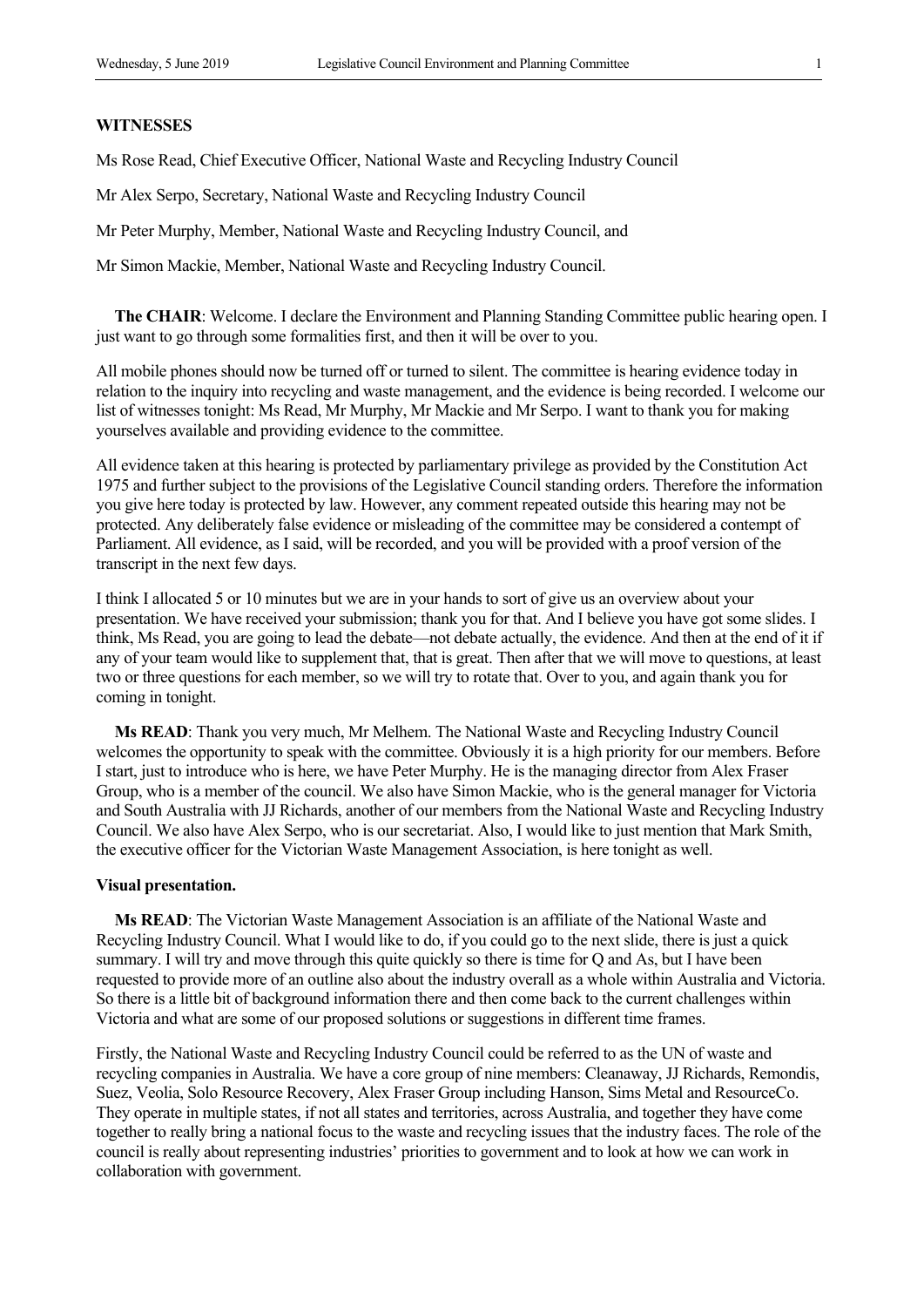We also have seven state and territory affiliates, and that includes the Victorian Waste Management Association, the New South Wales Waste Contractors and Recyclers Association, and the waste and recycling industry associations in Queensland, South Australia and Western Australia as well as the ACT and the Northern Territory. So overall we represent probably the nine major operators plus another 450 small to medium-sized enterprises operating in the sector. Our members do all sorts of things from picking up the rubbish or the recycling from homes and businesses through to transporting it, processing it, recovering materials and then also treating it and disposing of it in accordance with laws required across all states.

Looking at just some basic figures, the industry itself—I will go into more detail about the size of the industry, but just some stats about our own membership—has over \$8 billion turnover. We employ more than 16 500 people and have at least 10 000 trucks on the road. And as I mentioned, we have a range of treatment facilities that handle and process materials, whether it is a material recycling facility—that is what MRF stands for—composting, concrete recycling, fuel manufacture or processing liquid treatments, landfills and so on. There is a diversity of that.

What I think is also really important and a key focus is obviously safety. A fair and equitable industry is important to us—sustainable, both economically, environmentally and socially—but also trying to be innovative where we can. It is really about trying to optimise the value of materials that are collected and realising those, really driving towards how we can help to create a circular economy but also how we can move materials up the waste hierarchy and realise the value of those, both from various perspectives.

That is just a quick summary of who we are—the nine founding members, who fund the industry council, and then our state and territory affiliates.

A bit more broadly about the waste and recycling industry, a lot of this information has come from the *National Waste Report* that is produced every two years by the federal Department of the Environment and Energy. These stats are based on 2016–17 figures, and this report was produced late last year. The industry is worth about \$16 billion overall. Australia produces around 54 million tonnes of what we call core waste. What is not included in these figures is from mining there is a production of ash, which is waste. You may see a figure where they talk about 67 million tonnes of waste, and that includes the ash. In here we do not include it because that material is dealt with in the mine sites. Of that, about 32 million tonnes are recycled in Australia, and then in Victoria we are obviously looking at a subset of that—14 million waste generated and 9 million tonnes recycled. Victoria has the second highest recycling rate; South Australia is the leader on that. New South Wales is close behind Victoria, and then you have Queensland—no, ACT; sorry, I should not forget them. They should be quite high up as well. Roughly that translates to about 2.2 tonnes per person per year, so it is quite a lot. We are one of the highest waste producers in the world.

In terms of where the waste comes from, it comes from a whole range of areas. The construction industry is very high, 29 per cent; the manufacturing industry, 23 per cent; households, 16 per cent; and other services, 14. The diagram on the right comes from the *National Waste Report*. On the right you have got the stream, which is construction; MSW, which is homes; C&D is construction; and C&I is commercial and industrial, so that is essentially manufacturing and other services.

In terms of who delivers waste and management recycling services, about 56 per cent of the services are outsourced to the private sector. The companies that the NWRIC represents look after about 56 per cent of that material; 20 per cent is run by local councils or local governments with their own facilities—they have their own trucks, they have their own material recycling facilities, they have their own landfills and a lot of those would be regional as opposed to metropolitan; and 24 per cent by firms in other industries.

This is a very basic model. Just to talk about where waste comes from, most waste follows this pathway. Where is it generated? It comes out of businesses or households—businesses, enterprises, government and households. That is where it comes from. It is then collected. That light green and the darker green is where essentially our industry is actively involved in all those elements. There are different players that collect it. They will then send it to an area where it aggregated and processed. This is where you will see sorting and separating. Then they may go to secondary processes to produce materials for resale, whether that is locally here in Australia or overseas, and then you will have residual. Some of that residual may going into fuel manufacture. It could go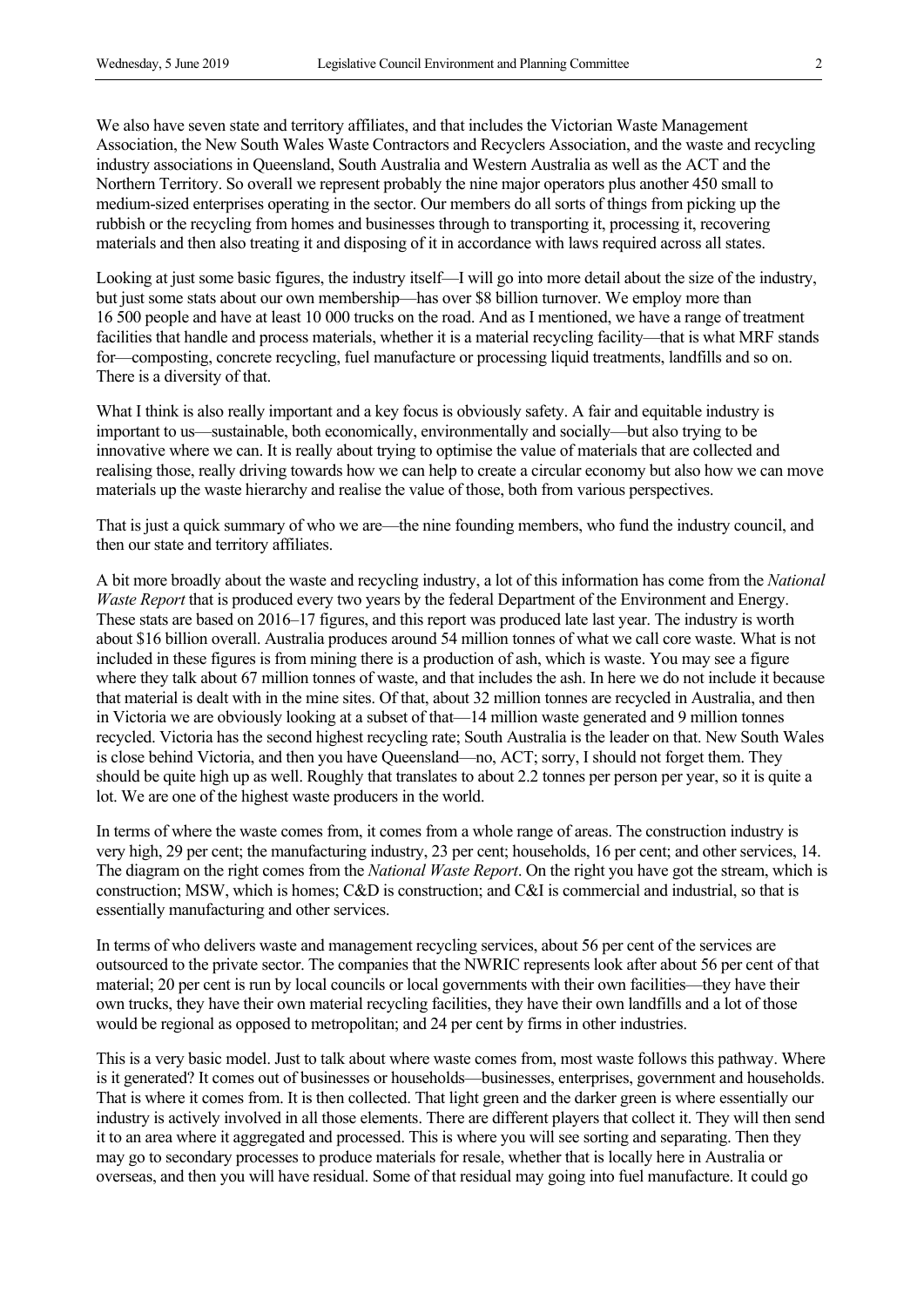into a wastewater treatment plant. It may be hazardous and needed to be handled properly and treated in certain ways, or it might go to landfill.

But also at the aggregate process side you will have materials that will go into stockpile and, like any resource management, if you were thinking of the mining industry, you have resources, and depending on supply and demand that will determine how much you will stockpile and how much you will not. Obviously we are seeing that in this case, where materials such as plastics and paper have gone through that system and the markets are failing, and as a result through they are being stockpiled.

So in terms of trying to understand a little bit about how the funding moves around, the waste generators, either businesses will pay fees or councils will pay service fees, and those amounts will vary and change depending on, in part, what money is coming through the resale that can come back in to fund that whole process. Also you have got disposal costs to landfill. They are the key things, plus you have obviously got the cost to collect and process and treat in between. But obviously there is a lot at play in terms of where things are happening. If the resale value changes, that would change the cost coming back up to the generator and so on.

The other thing you need to start to think about in terms of the waste being generated at, say, a business or a household is stepping back and thinking about the products that these people are buying. This is where product stewardship is a key tool in all of this. The question is: should that cost be being pushed back to the producer?

If we go to the next slide, as I mentioned, the industry is very much focused on moving materials up through the waste hierarchy. Obviously landfill is the final end of disposal, and there will always at some point be a percentage of material that has to be disposed of. Does it go to landfill, does it go to waste to energy, does it go to fuel manufacture? As you will see, we will see disposal is the furthest down in the hierarchy, and we see energy recovery—and that can be either in waste to energy or fuel manufacture. Then recycling and composting, and then obviously looking to how we prevent waste in the first place—and there are obviously a number of ways to address that.

To the next slide, I just want to give you a little bit of a feel about waste and national-state, national and state waste policies and where they are going. What you will find now is that for most of the states—for instance, Western Australia has recently put out one, Queensland has put out one and the national waste policy came out at the end of last year—it is all about waste avoidance and resource recovery. We are really moving towards and applying circular economy principles in this thinking. It is all about slowing waste generation, moving right up the top and preventing it but also increasing resource recovery, because obviously there is still the capacity there to recover resources. There are a number of initiatives, whether it be organics or diverting them to landfill, for instance, and so on.

As I mentioned, Victoria sits very high up. You are about the second or third performer in terms of resource recovery, but what has happened is that industry is essentially stalling from what we see at the moment. The markets are no longer sufficient to drive innovation, so with materials, the value recovered from the resources, the markets are dynamic and hard to predict. So as a way to inject funds into the industry it is obviously not working at the moment, which is why you are getting stockpiles in particular regards to, say, plastics. But if you think about glass—the way that whole market has changed over the last five to six years or longer—how the product itself has been put onto the market has become a lot lighter and so therefore it breaks a lot more easily. So then if it is collected in kerbside, the amount that can go back into manufacture for bottles has decreased, you get a lot more breakage. There are all sorts of factors happening, so you have to think about what products are being put onto the market and what is happening there and then understand how that flows through the whole system.

Why do we have waste management? The first priority is really about protecting human and environmental health. That is why we do it, then obviously the other focus is about the secondary markets and recovering the resources, because there is a lot of energy that goes into producing products and using materials and we need to really value and look after those.

What drives industry innovation? Markets are one thing, you know, but the other key thing is certainty in government policy and regulatory frameworks and having the right balance. What is quite interesting is that waste traditionally has been looked after at a very local level, and I suppose 10 or 15 years ago that perhaps was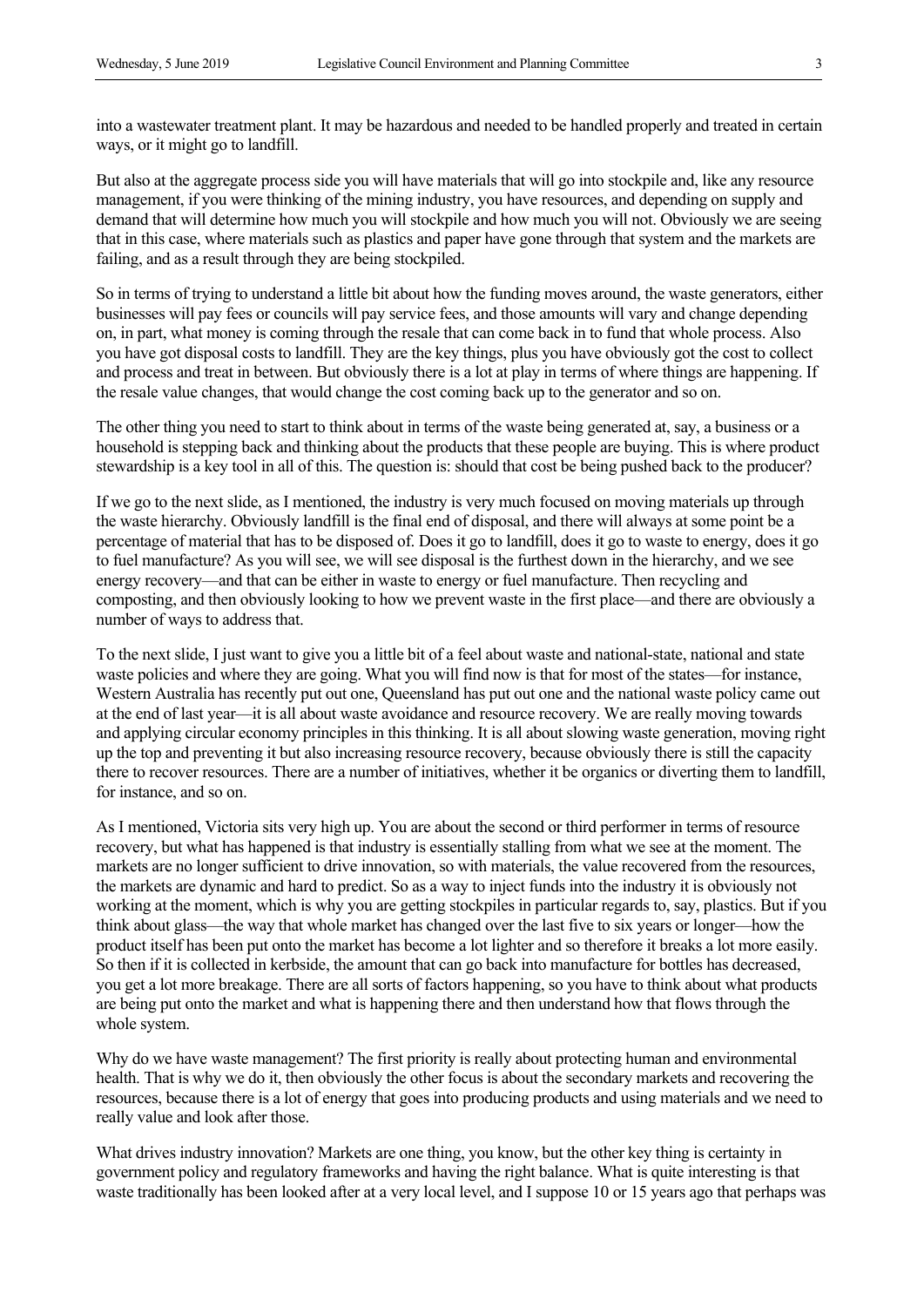appropriate, but waste is now very much a global issue as well. The materials are recovered. We operate and trade materials globally. Metals in particular are a great example. But the challenges, for instance, facing the metal industry are quite interesting as more cars have a higher percentage of plastic, so when they process the cars they have got a greater percentage of what we call floc, which is a mixture of plastics and metals. Trying to deal with that and recover those increases processing costs, and then trying to compete—if that increases the processing costs, it makes our metal exports less competitive. So there are some really interesting dynamics there. And then you start to put in things like landfill levies for a variety of purposes, and that can have a positive benefit in terms of giving economic incentive to recover more resources. But it also can have a flip side, say, in the case of the metal recycling, where they have an increase of residual from their process that they have to dispose of in landfill, which increases the total costs, which complicates their ability to be competitive in an international market.

So the key message of that is it is a dynamic market and it is a dynamic system, and it does not necessarily happen just within the local council area. You see materials moving within states and you see materials moving across states, depending on what levies are between different states. And then obviously what is happening offshore—if a market in China shuts down, an avenue, an outlet for materials changes, so where do you go? What are the options? Does it get stockpiled? It might go overseas.

The CHAIR: Just on that, can you explain a bit more about the levy—the landfill levy, for example between various states and within states?

#### **Ms READ**: The levy itself?

**The CHAIR**: What barriers that is causing, what problems that is causing the industry—to innovate; is that an issue?

## **Ms READ**: The waste levies?

#### **The CHAIR**: Yes.

**Ms READ**: It has a big impact. It has a positive impact in making recovering resources more affordable. So, for instance, if you are a manufacturer of commercial industrial, the higher waste levy makes that model commercial, but it also will end up that, when you have a differential between states, you will see that people will look to—a classic example between New South Wales and Queensland. There is no levy in Queensland, and New South Wales has the highest levy. So you are talking about \$140 to a zero, and we are looking at seeing that going from 140 to 75 from 1 July 2019. But in the last three or four years we have seen a massive movement predominantly of construction and demolition materials from New South Wales to Queensland because it was cheaper for them to dispose of it there. It was quite legal what they were doing. They were disposing of them in legal landfills in Queensland. But it is just an example. So it is important for the states to look at what they are doing, but the state needs to look at what they are doing and understand what is happening around them in other states and globally when doing policy adjustments. If you are recommending different changes, you need to not just think of it within your state boundaries but understand the linkages of how things move around.

So I suppose this slide just talks about the levers. Waste and landfill levies: they do make resource recovery more affordable, and I am quite sure that Peter or other people can talk about that in more detail.

Product stewardship regulation: this is where you are getting an injection of more funds into the system to enable a better process. A good example would be the National Television and Computer Recycling Scheme that was brought in in 2011–2012. That is a federal product stewardship scheme. What is required is any of the companies that import or bring products onto the market are required to recover that product and recover a certain percentage over time. There is a regulation under the Product Stewardship Act that outlines the rules of that.

There are three basic rules. They have to achieve a certain collection rate, and that has grown from 30 per cent; 2012 was the first year. They are currently sitting at around 60 per cent and have to hit 80 per cent by 2030. If they do not, they have to join an arrangement that runs the collection process on their behalf. They have to ensure that over 90 per cent of the materials are recovered, and there is a standard in terms of which recyclers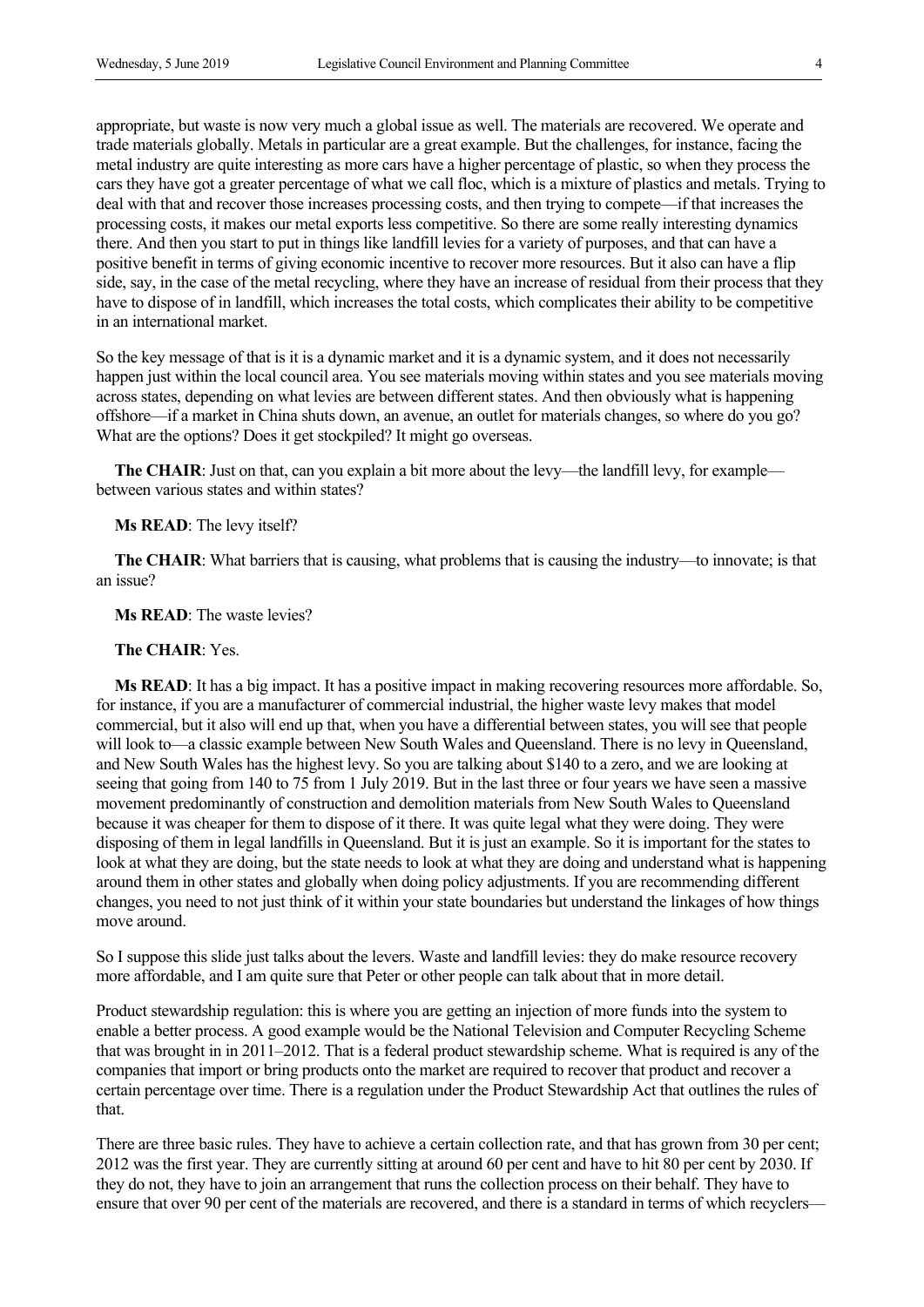the recyclers they use have to meet a certain standard, and they also have to ensure community access, so within a remote area, inner or outer regional or metro areas, the community has to have free access for the disposal of the TVs, printers, computers and accessories that are covered under that regulation. And as a result of that we have seen recycling go from 18 per cent to, say, 60 per cent, and the companies are investing around \$25 million a year to run that project.

**Mr HAYES**: Can I just ask, on the product stewardship, what sort of products are covered by that or is it working with? It is not packaging, though—

**Ms READ**: There are a number of product stewardship schemes that operate at a state and a national level, depending. The TV and computer scheme operates at a national level. There are four categories: printers, computer accessories, computers and televisions. Television accessories, like a DVD player, are not covered, for instance. Mobile phones are covered by another scheme called MobileMuster, and that is actually industryled and industry-run. It is accredited. It is a voluntary scheme under the act.

That is what happens at a national level, but with packaging, for instance, there is a national environment packaging measure for used packaging. That was set up in 1998. They call that a co-regulatory model, where industry and government work together. That involves all the state governments plus the federal government plus the packaging industry, and they have agreed on a system which they talk about—the covenant. You might have heard about the Australian Packaging Covenant. The companies that put packaging on the market, if they join the covenant and commit to delivering the outcomes of the covenant, then they are not liable for any penalties. That has progressed to some extent, but given the state we are in now I would suggest that that regulation is not as effective as it could be.

**Mr HAYES**: So they do not actually take back any packaging?

**Ms READ**: Correct; they do not. As that scheme has evolved over the last 20 years—because, yes, it would be 20 years it has been in—the industry and the government have funded various projects, which has actually helped fund and develop kerbside recycling. It has actually contributed to the process, and it has in part funded different types of litter programs and all different things as well. But that has not proved as effective, so what you will see now, because of its performance, is container deposit schemes in many states—South Australia has kept one forever, Northern Territory, New South Wales, the ACT, Queensland—and Western Australia is coming on board next year, so Victoria and Tasmania are the only ones who do not do it. In that instance those companies—the beverage companies that are responsible for the list of containers that are covered in the act contribute to fund a collection network and the handling and processing, not dissimilar to the investment of the TV and computer companies: they contribute to the costs of collection and processing and so on. But in the case of containers they are actually incentivising the public by having that 10 cent return.

**Mr HAYES**: So it is really only working well with the e-waste sort of stuff?

**Ms READ**: Where product stewardship works, you need to have a very smart regulation that identifies some clear rules, clear performance targets over time, and it should be developed in consultation with industry. For example, with MobileMuster you have got the handset manufacturers and the retailers, so you have got three major retailers—Optus, Telstra and Vodafone—and you have seven to 10 manufacturers. They together work as a group, and they do it on a voluntary basis, but they are a small group so they can. But say in the case of TVs and computers there are like 130 companies that import products onto the market and there might be, probably, 10 top computer companies and maybe three top TV manufacturers who would be proactive in taking responsibility, but a lot of the rest of them are not interested. This is where the smart regulation needs to come into play that sets the basic rules. And I think the TV and computer one is a great example. It costs, probably, the federal government and the states around \$1.5 million to develop the act and supporting regulation and put it through its regulatory impact statements and all the rest of it. It probably costs them \$500 000 to \$1 million to manage the compliance. The actual cost of running the program, which is probably about an investment of around \$25 million, is funded by the companies that are putting the products on the market.

**The CHAIR**: Can I just ask for maybe another 5 minutes or so to take us through the rest of the slides, because you are providing some of the solutions, short to medium and long-term. And then can I ask members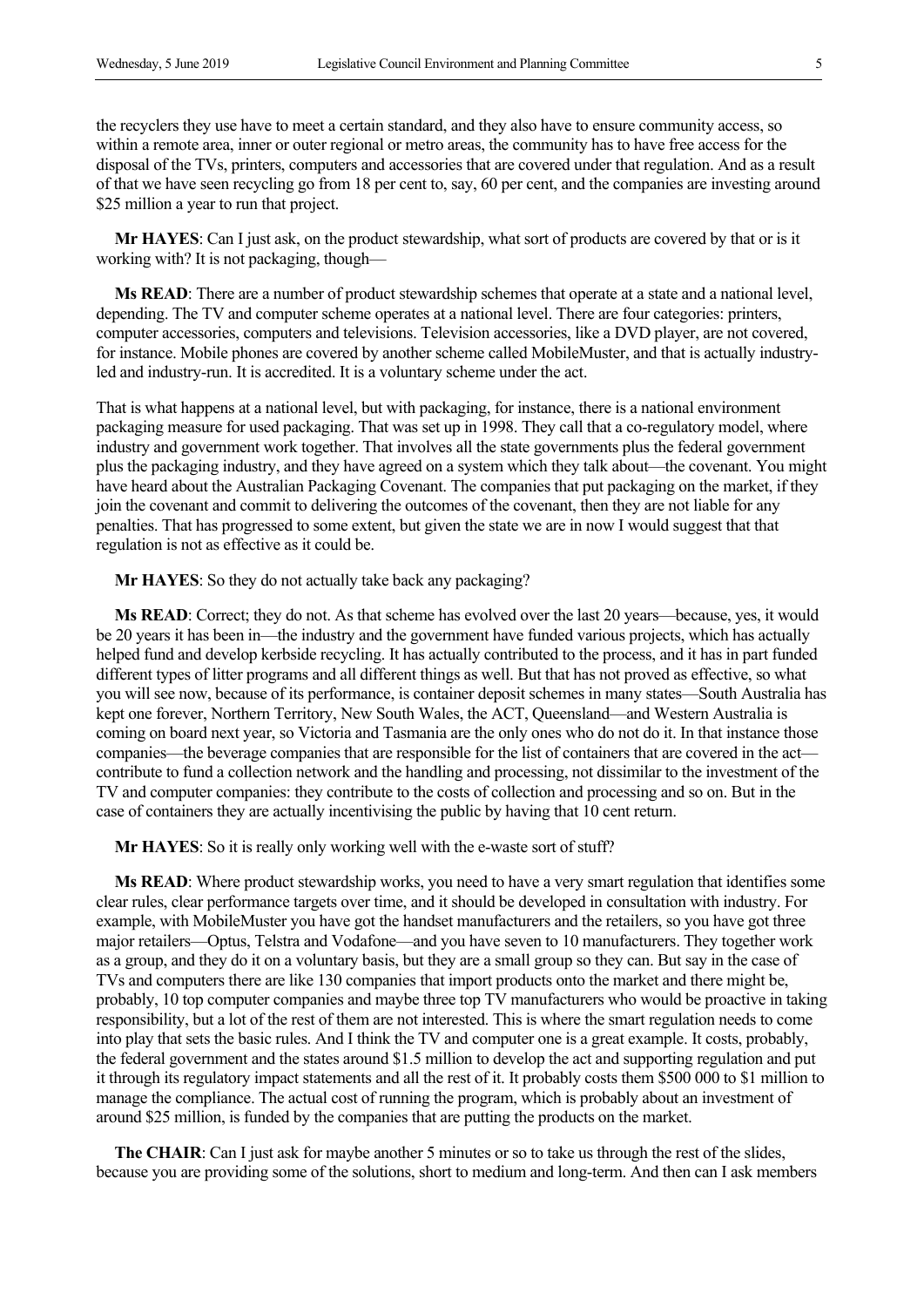to maybe write down the specific issues you want to explore and then we will start hounding down specifically these issues in the interests of time.

**Ms READ**: Yes. Sorry, product stewardship probably is my specialty.

**The CHAIR**: No, it has been a great discussion. Back to you. Next one.

**Ms READ**: Just quickly, so the challenges, obviously, I do not need to do stockpiling. The infrastructure plan is a great plan. It is one that we highlight and talk to other states, saying, 'This is a really good plan'. The challenge is: how do we get consensus about that? On that part I might get Peter just to outline a little bit of a case example with the Alex Fraser Group here in Victoria.

**Mr MURPHY**: Sure. Do you want me to do that now?

**The CHAIR**: Can I suggest maybe we can do that at the end?

**Mr MURPHY**: Yes, sure.

**The CHAIR**: Is that the specific one? Because that is in the supplementary submission you put in, so maybe we then can change the USB and put in your USB. Is that all right?

**Ms READ**: Yes, good thinking. The markets for various materials: plastics, glass and paper. Paper is the one that is probably the strongest. Also, in terms of being the most valuable material for our industry, if the paper market drops it has a big impact. I suppose the other key thing is metals. Aluminium is a very valuable material, and so where that gets collected and aggregated it can have an impact on Earth. Plastics is a clear one, and there are three elements of plastics. You know how you have plastic types 1–7? One, HDPE and PET 1 and 2. Their values if clearly separated are good. It can go back into products very easily—very good. It is the mixed plastics, 3–7, that are the problem. These are your chip packets, your LDPEs, your soft plastics. That is where there is really no market.

Contamination, household and commercial—this comes back to education, consistent messaging and also councils, especially households but also businesses educating their customers, their householders, their residents and their businesses about what is in and what is out, and also being a little bit tough on them too and really sending home the message that that is not acceptable. It is important, because otherwise it is going to have a cost implication. So they are essentially the key issues challenging our industry currently.

Obviously for us we see stockpile reduction and monitoring as a priority, and the EPA is making progress on that and looking at how they can reduce stockpiles, putting in greater monitoring controls.

In terms of the regulatory approaches taken by New South Wales, they have very good mass load balance reporting, and I think obviously the EPA, with the change in the regulation, the new law coming in and the regulations—ones we have in some areas.

Other areas we think are really important to focus on—developing markets. This is where government procurement really needs to come into play, identifying within the procurement policy. And I think you need to be specific. I do not think you can say, 'Okay, carte blanche, 30 per cent of the products bought by government have to have recycled content' or that sort of thing. I think you need to be very specific about what types of infrastructure, civil construction, thinking about the materials where we need markets. 'Where can the plastics go? Where can the glass go? Where can the paper go?'. So really focus. I think it would be more effective. And you can look at mandating certain levels to be achieved by governments, but also I think getting agencies simply to start looking and reporting on what they are doing, because no-one knows. No-one knows how much recycled content is being used. There are sustainable procurement guidelines, but I think once we start reporting on it people will start to realise where the gaps are, where the potential is and to really push that.

Contamination reduction: education is really key. There are lots of mixed messages out there, and we need to try and streamline that and get stronger education out there and more consistent messaging. Also processing capacity means improving our ability to sort and separate stuff. But obviously if we can have cleaner materials coming in in the first place and cleaner streams, then that reduces the cost at the processing end. Whether that is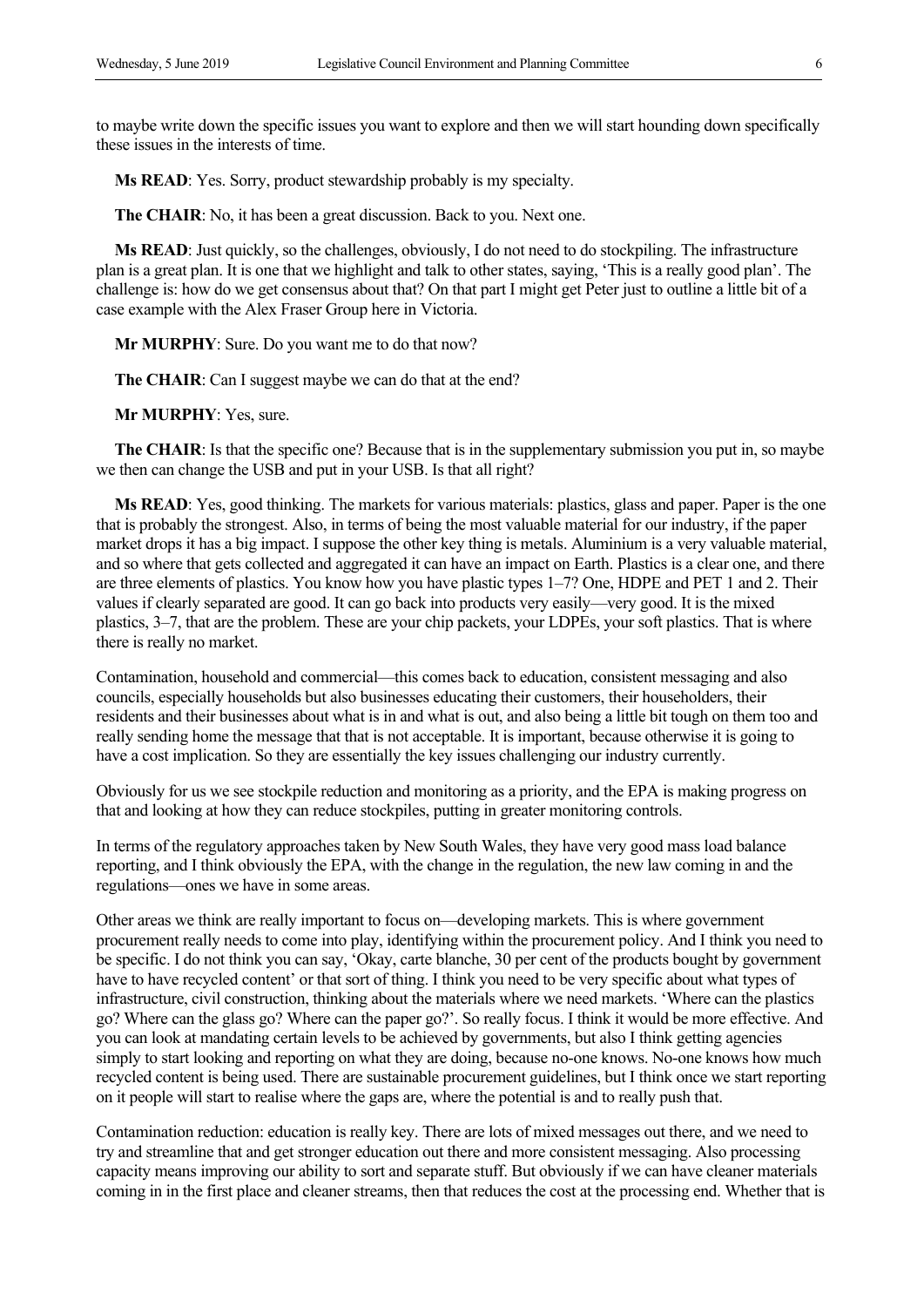more people at a material recycling facility or better equipment in terms of optical sorting and getting into secondary processing, washing, shredding and all sorts of other equipment, there is a diversity of things there that we could do.

I think also what is really key is facilitating greater partnership between all the players, and this also builds the foundations for your circular economy. As I showed at the beginning, over half of the waste recycling services are delivered by the private sector. In the past this was all done by local government, and it has gradually been outsourced over the years and the expertise to deal with this. So we need to think of it more as a partnership, not as simply a contractor relationship, because it is in the interests of both parties to do well for a whole variety of reasons. Having industry and having our members involved in various forums to develop plans on a more formalised basis—not necessarily as an ad hoc consultation—is key. Also the other thing is the people who are producing the products—getting the manufacturers more engaged in the process is where we start to look at that.

We have looked at this for the short-term and medium-term. Looking at product stewardship schemes, there is a container deposit. Victoria and Tassie are the odd ones out. Having CDS in every state would actually remove some movement of bottles and cans from state to state and all sorts of other things. Trying to have more consistency in the rules and reporting under that in the administration would be really helpful for our members so we do not have to sort of develop different systems for each state, because that just adds more costs, which means you cannot scale and drive efficiencies and pass that on as cost savings. Getting greater consensus around the infrastructure plan—having local and state planning work very closely, and Peter will explain this.

**Mr HAYES**: Sorry, could you just say, what is SWRRIP?

**Ms READ**: So it is the *Statewide Waste and Resource Recovery Infrastructure Plan*. Sorry, I should have—

**Mr HAYES**: Right. Okay. Should have known that.

**Ms READ**: Planning is really important—having space and protecting existing facilities. Providing space and making sure it is placed in the right spot is really important because of transport costs. If you want to keep your costs down for the residents and if you want to keep your costs down for the government, we need to be very strategic about how we place stuff, and we also have to think that with these facilities it takes anywhere from two to 10 years to get a facility up and running. You need 10 to 20 years to realise the value of that investment, and if there is no certainty or direction as to what the plan is within a five, 10 and 30-year horizon, it is very hard for companies to invest. There is private equity money out there that could invest in these activities. There are lots of good things about this infrastructure plan, and there is conflict sometimes. Like, 'Here's the infrastructure plan', but what is happening locally or regionally in terms of state planning decisions does not match.

Having precincts for waste and recycling is a really important. Not everyone wants a landfill or an organic or a composting system next to their place, so we have got to be very strategic about that and make sure it is placed in the right area and you have got good buffer zones and also within safe distances. So it is about really thinking very sharply about that. And the zones are identified in the plan.

**Mr HAYES**: Can I just ask, what happened to that Kingston one that was—

**Ms READ**: Sorry, I do not know the Kingston one.

**Mr HAYES**: They lost the planning permit for it all.

**The CHAIR**: We are coming to that.

**Mr HAYES**: Will you come to that?

**Ms READ:** Yes, we will come back to that.

**The CHAIR**: That is the next one.

**Mr HAYES**: Alright; thank you. I mean, that is part of having safe zones.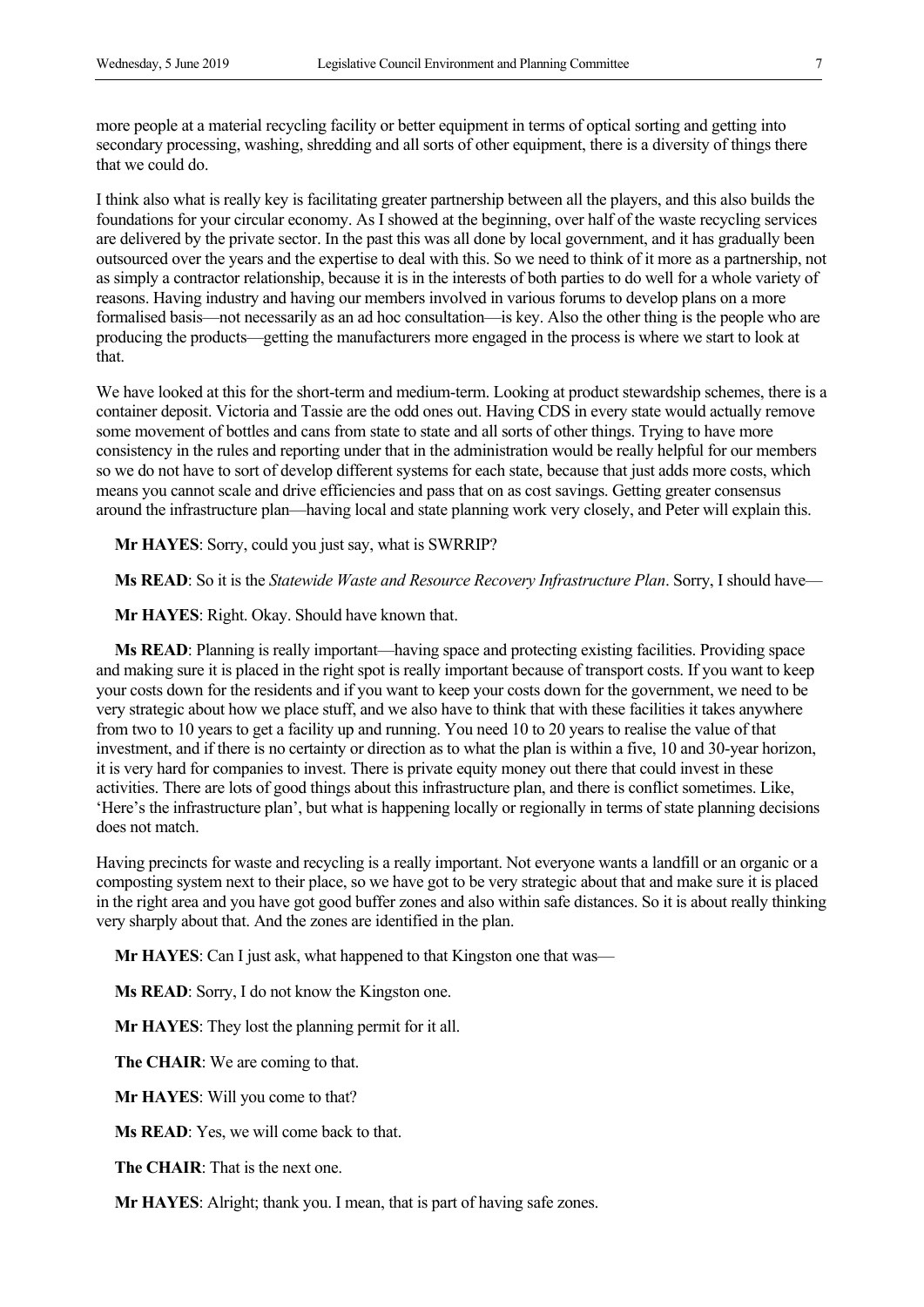**Ms READ**: I am nearly done, and we will go on to it. So then the other thing is really about enhancing our industry processing and what we need to do. Because we had the ability to export a lot of materials to China at a fairly simple level of sorting and baling, the industry has not developed secondary processing as much as possible, because there was a ready market offshore to take this material. All they had to do was sort and separate into different bales and material types and go to the market. The market said, 'No, we don't want that quality anymore. We want it up here'. So we have to get our quality up, but we also have to get that quality up and look at being more resilient and independent as well in building the ability to make our own products and developing more products and, for people who are putting products on the market, making sure they have got more recycled content. This is where HDPE and PET can really—you, know, 70 per cent, you should be looking at that level of recycled content. Coke and Nestlé are definitely going down that pathway, so it is important to do that.

Then, finally, just looking more at the longer term horizon—just on the 10 years—looking to minimise the differences between states in terms of regulation and understanding how things operate interstate. Why is this really important? Hazardous materials—continuing to be proactive in reducing what is being put out there in the first place. You know, for instance, asbestos—no new asbestos is coming into the system, but we have got existing asbestos that we need to deal with. PFOS—there have been some recent bans internationally around some of those chemicals. We are continuing to build our recycling infrastructure capacity, but we need to have markets. If you do not have markets, there is no point.

And then looking at products, what is happening? What is being put onto the market? How are we consuming our products? Can we consume them more effectively? We need to consume smartly. It is not going to hamper or stop our quality of life; it is about how can we maintain our quality of life in a more sensible and practical way, about how we consume? That is it. Sorry, that is a little bit longer than 10 minutes.

**The CHAIR**: Excellent. Thank you. Before we jump to questions, we have got a quick presentation from Mr Murphy, which would be 5 minutes or thereabouts? Would that be under 10 minutes?

**Mr MURPHY**: If you tell me it is five, I will do it in five.

**The CHAIR**: And then we can allow for questions. Are we ready to go?

#### **Visual presentation.**

**Mr MURPHY**: Sure. So I can tell you a bit of a good news story about resource recovery in Victoria, and I will use the Alex Fraser story but there is more than us to it. It is a bit about innovation, it is a bit about the importance of end markets that Rose touched on and it is a lot about the processing capability in between the two—so from where you take the material and divert the material from landfill, where do you process it so that you can support and then market?

A little bit of background. Alex Fraser is one of Australia's oldest companies. We are 140 years old this year. We employ nearly 400 people. We run five recycling facilities in Victoria and Queensland. We run three asphalt plants that supply asphalt with a very high recycled content all around the suburbs of Melbourne and Brisbane. We have recycled about 50 million tonnes, and we have got a capacity of about 4.5 million tonnes each year. So the resource recovery statistics that you see in Victoria—the tonnage that we put into that recovery is a substantial part of it.

What has been the part that is success? Like I said, it needs innovation. It needs good relationships with regulators and customers who use the end product, because by and large customers do not buy it because it is recycled—they buy it because it is practical. So you need good relationships there. You need some good people. You need a market and a lot of that is about specifications, and I think Victoria does a very, very good job there. I have travelled the world and looked, and I think there are departments in Victoria that deserve credit for the work they have done, because it gets a good outcome. But what it does need is a network of sites—that process and capability. Now, my example is about our part of the industry and the stream that we handle, but the principle you will apply to anyone in the industry.

So glass is a good one. Of course for years when we put our stubby in the wheelie bin we thought we were recycling, and in the last 12 months it has been highlighted that that is not the case; that is just putting a stubby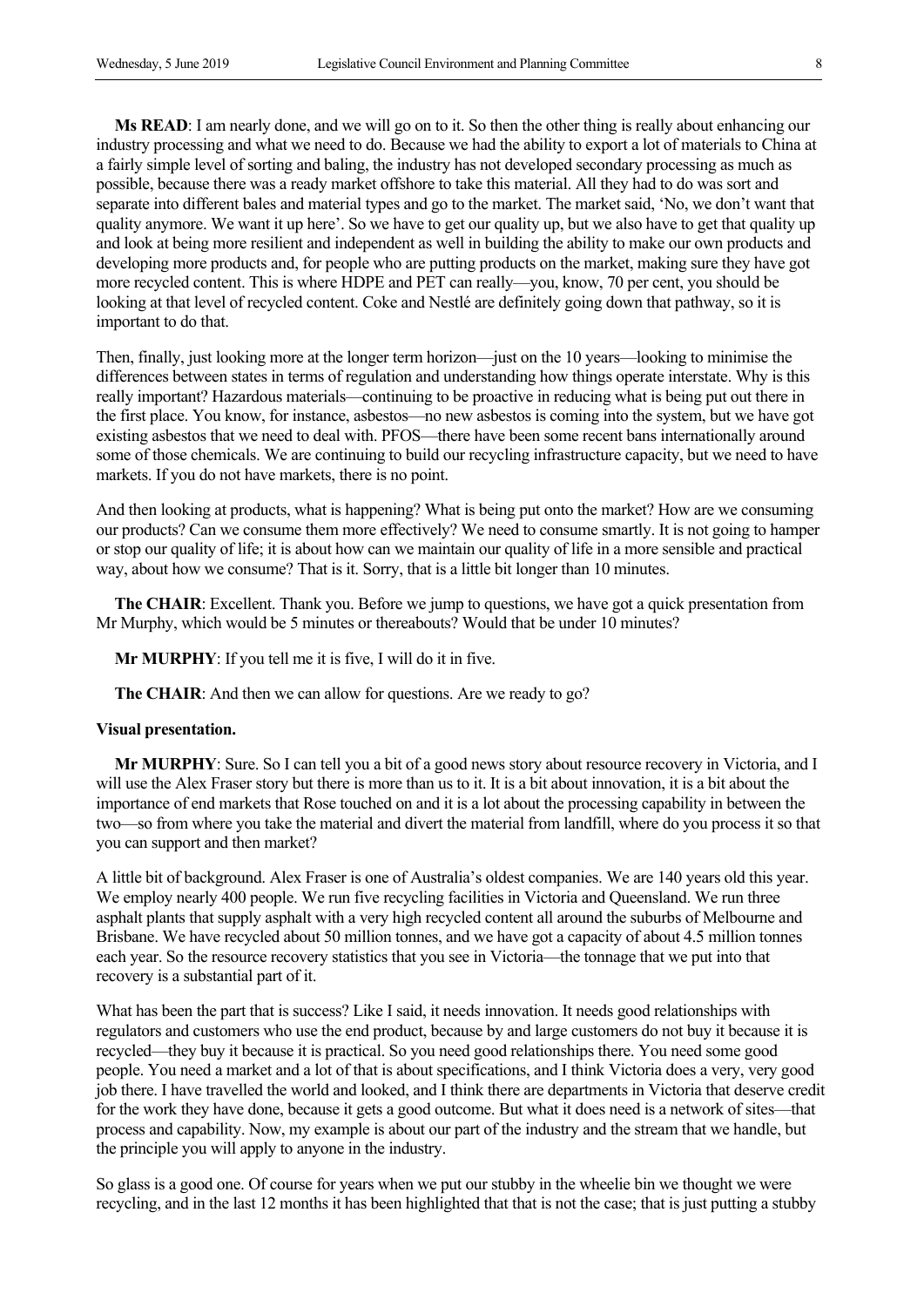in a wheelie bin. When you sort it at an MRF you can recover a certain amount to go into glass, and sure, that is recycled, but in Victoria there is about half of that or close to that that cannot be recycled because it is too small or too dirty or whatever. That ends up in the mountain and you have seen the mountains. There are sheds full of them all around Melbourne; there are mountains out at Laverton. You need a high-volume way of handling that, so we take that material. The plant we commissioned last week has got the capacity to do 1 billion bottles a year. We have been doing it for 15 years. This is a step up, and all that material goes into a network of sites around Melbourne.

That has really been the critical part of it, and that network of sites takes the material, processes it and competes in a brutal, competitive industry. So we are supplying against major quarry companies, and they have got huge economies of scale. Our customers do not care whether it is recycled or not. They care about: is there a specification, can I buy it at the right price and can you deliver the volumes that I need? If you are doing a shutdown blitz for the LXRA, you want to know that you can buy thousands of tonnes on a Sunday night so you can get your project going on Monday morning. What that means is that you need to be close to the metro area to collect the raw material that comes—get it where it is generated. You need to be close to the metro area to collect it, consolidate it, process it and then deliver it back into the metro area, because that is where the demand is.

So the outcome of that, I think, in Victoria has been quite successful. In most major infrastructure projects in Victoria you have got some recycled content. It could be asphalt. If you came through Bayside this morning, we have got a crew out in Bayside that is laying asphalt that has got something like glass, plastics, recycled asphalt all being used all day, every day, in massive quantities. It is also jobs like LXRA, various Monash upgrades, the Western Ring Road—all the way back to the grand prix track, actually—that have got some kind of recycled content in them. So again I think in Victoria the story is pretty good. Victoria's Big Build is underway.

If we flick to the next slide, we have got a network of sites around Melbourne. In the south-east we have Clarinda. That is a sample of the projects that we are supplying or pricing in the south-east. They are the major projects. We are also supplying Kingston City Council's drainage work and footpath work, the Bunnings car parks and all those kinds of smaller projects. You cannot service those projects without good sites. The scale of it is misunderstood by lots of people. We do not do things on a small scale. So in Victoria those three sites have got a capacity of over 3 million tonnes a year—about 1 million tonnes a year each. That replaces a substantial quarry—a million-tonnes-a-year quarry in the quarry industry is a big quarry. So the facility like that one there in Clarinda—it is in the middle of where the material is collected from and where it is delivered to—replaces a big quarry. If you close that facility, you need to find a community somewhere that wants a big quarry established in their community and you need to tell them that they need a quarry because you shut down a resource recovery facility. Again, this is our example, but that capability between where you collect the raw material from and where the end market is is a critical part of it. It does not matter what product you mandate or what levies you have; if you cannot process the material efficiently and close to the market, it is a waste of time.

I will use this particular site as a bit of a case study because it has been well regarded globally—people come from overseas to look at what we do there. A very senior bureaucrat came out and had a look at the site a while ago and said, 'If we can't support a site like this, what hope have we got for the industry?'. This is our Clarinda site. Like I said, its capacity it about a million tonnes a year. It has got a sensational road network that is getting better. It is about 300 metres from the front gate to a major interchange. It is close to where the material is needed. If you go in there on any day, there will be trucks from the LXRA and those kinds of projects in there. It reduces the cartage kilometres.

DEDJTR did a very good study about three years ago on the increasing cost to these projects from carting quarry materials further out of town, and the cost is already well ahead of the base case. Anyone at Major Projects or LXRA or VicRoads will tell you that completing the projects we have got in the Big Build for the budget that was set a year or two years ago is impossible because of raw material supply. It adds a competitive tension to the market because it competes directly with quarries. In that south-eastern corridor there are three major supply points that all do about a million tonnes a year. Two are major quarries, and one is that. Again, if you take one supplier out of three suppliers, it decreases your competitive tension.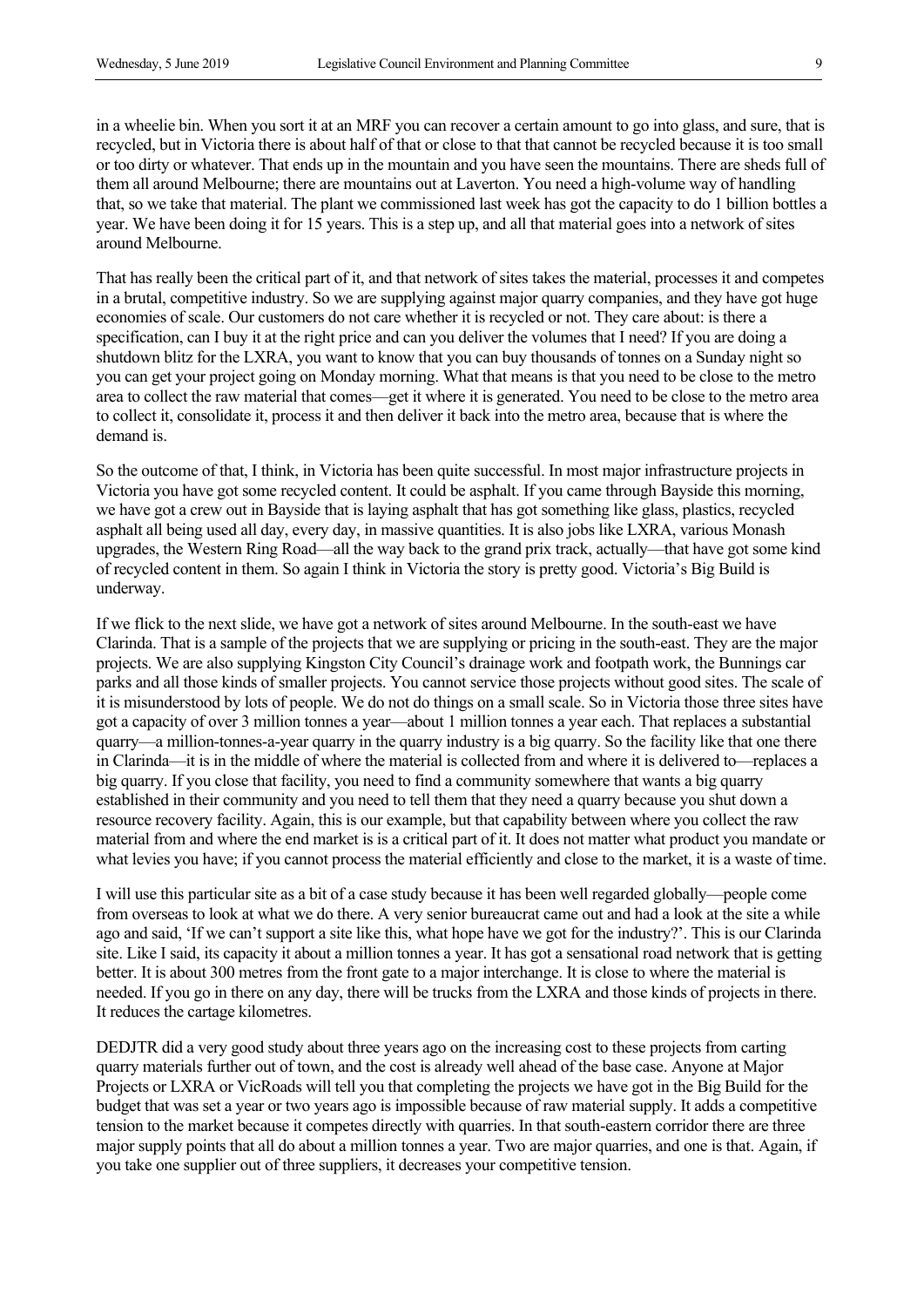With the site itself, again in terms of difficult to replicate, VicRoads mandate a certain percentage of moisture content into the road for it to be constructed properly. You need a good water source to do that, you need a good road network to do that and you need landscape buffers around it so that people cannot see what is inside. At that site, if we flick to the next slide, it is very well designed in that the whole site is below ground level. It has got landscape buffers around it. When people drive past it, all they see is a row of trees. It is incredibly hard to replace. In fact Invest Assist have spent three years looking for an alternative site for us to relocate that to. They have put in writing that they have not been able to find a suitable site. They get the value of it and the difficulty of replicating it. If we do not act to save that site, Victorians' recycling capacity goes back by a million tonnes a year.

**Mr HAYES**: Why is it being closed or threatened with closure?

**Mr MURPHY**: We had a 15-year permit to start with and a right to apply to extend. We applied to extend about three years ago. It went in front of a ministerial planning panel. The planning panel recommended that it not be included inside the green wedge. The minister went against that. So we are now applying for an extension, which we still can under the existing permit. We are about to do that with Kingston City Council in the next month or two.

**Mr HAYES**: The planning panel recommended it stay inside the green wedge?

**Mr MURPHY**: The planning panel said words to the effect of 'Do not include this site in the green wedge at this point in time'.

**Ms CROZIER**: Where is it at now? Where are you at now?

**Mr MURPHY**: We are about to re-apply to Kingston City Council for an extension to the permit.

**Ms CROZIER**: That is currently with Kingston City Council?

**Mr MURPHY**: I beg your pardon?

**Ms CROZIER**: That is currently with the Kingston City Council?

**Mr MURPHY**: No. We have been talking with Kingston City Council about the issue and we have offered them, first of all, to establish some local sporting grounds. So we have said okay, there is a gain for us obviously in extending the facility, there is a gain for the state in the midst of a recycling crisis and a resource emergency—there is a gain for the state. We understand if there is a local community concern. Now we have been there for 10 years and done something like 8 million tonnes and we have never, ever had a complaint. We have got a school across the road that we get on famously with and neighbours we get on well with. But all that said, we are happy to make a contribution to the local community and we understand there is a shortage of sporting fields. We are happy to establish local sporting fields for the community and the neighbourhood—buy the land and develop it—and if you are worried about what becomes of that land at the end, because bear in mind regardless of the zoning, council does not own the land. In fact the planning panel pointed out that quarantining these blocks of land means you could end up with all these vacant blighted blocks of land with no further use. We have offered to, after an extension, put that land in council's hands, because as I understand it that is one of the only parcels that they can get access to that is not impacted by landfilling.

**Ms CROZIER**: So is it with the minister at present? Is that what you said?

**Mr MURPHY**: No. It went to the minister in 2015.

**Ms CROZIER**: That is what I thought you said—three years ago.

**Mr MURPHY**: Yes.

**Ms CROZIER**: So the government has known about this issue for three years.

**Mr MURPHY**: Correct; yes. Now the thing that has changed since then, to be fair, is recycling industries we have all seen the publicity about recycling industries since then so there is a lot more pressure on the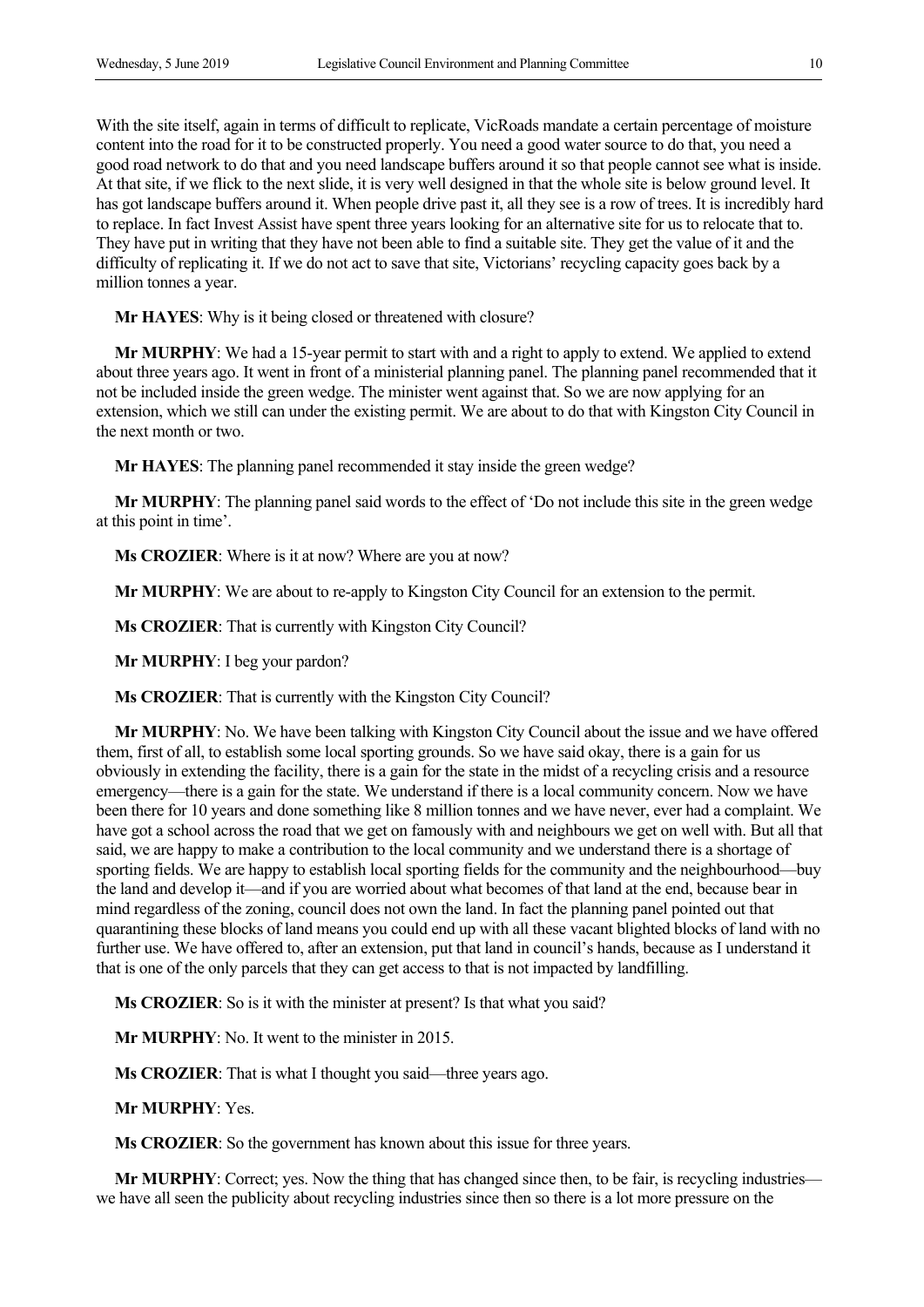recycling industry—and there is a chronic resource shortage of materials around town for the big build that is underway.

# **Ms CROZIER**: Yes.

**The CHAIR**: So you might have a different outcome because the need is different from what it was two or three years ago?

**Mr MURPHY**: I think that is well understood by lots of Kingston city councillors now. There are a few things that are well understood now that were not then. It is very difficult to find a site that is suitable for that kind of activity, that is close to the market, that has got good road networks. So I think that is now better understood and I think we have done a better job of articulating that. We certainly had Invest Assist, who have given us a lot of support in terms of trying to locate an alternative site. Over the last three years they have worked pretty hard. What is better understood, if you want to take that material that Rose talked about out of the kerbside stream, you need to have an end market for it.

**The CHAIR:** What is specifically likely to be the objection from the locals who are objecting to that site? I will give you a comparison, for example, which is close to home for me. If I take Ravenhall, for example, it is an issue about odour and municipal waste. That is where the residents are complaining about the odour [inaudible].

### **Mr MURPHY**: Yes.

**The CHAIR**: Is that something similar to the issue you are facing locally, which is giving rise to whether individuals or councils are objecting to potential renewal of the licence. Are they the issues you are facing?

**Mr MURPHY**: Yes. I think the issue is it has been bundled in and we have been told by a number of people that we are collateral damage in their view.

**The CHAIR**: You are what, sorry?

**Mr MURPHY**: So we have had lots of people through our site. We run an open door and invite people in. They are very supportive of what we do and very supportive of the standard that we operate at. But they have said they consider us collateral damage. I think for a long time the community has put up with waste, I know, from lots of landfill activities that are there, and litter and whatever that comes with that. But we do not process things that have an odour and we do not process things that generate windblown litter.

**Mr HAYES**: I cannot see the complaint—

**The CHAIR**: I think, Mr Hayes, we need to give someone else a go.

**Mr LIMBRICK**: Ms Read, I would just like to comment on Mr Murphy's contribution. I am very happy to hear that you are competing in an open market against non-recycled materials and doing it successfully, so that sounds wonderful, but one thing that concerns me about the council submission was this issue of mandatory procurement targets. Can you tell me why that is necessary if council members are competing in an open market and competing with other materials? Why would a mandatory target be necessary?

**Ms READ**: There are still a number of challenges in some of the construction—and this is not just necessarily in Victoria but also in other states—about the reluctance of some councils or some road construction, governments, to use recycled materials. I think we have a quite unique experience here in Victoria, and Melbourne in particular, about how competitive the Alex Fraser Group is. It does not necessarily apply in other states. The other thing is you are also looking at plastics. There are a number of other areas where the material could go into. The other thing is that governments do procure a lot of materials and services and products and therefore have the ability to be proactive and support and encourage and develop an industry as a result of that, so create new markets as well.

**Mr LIMBRICK**: But if they are competitive markets, then wouldn't government just choose them because they are the best product on the market or—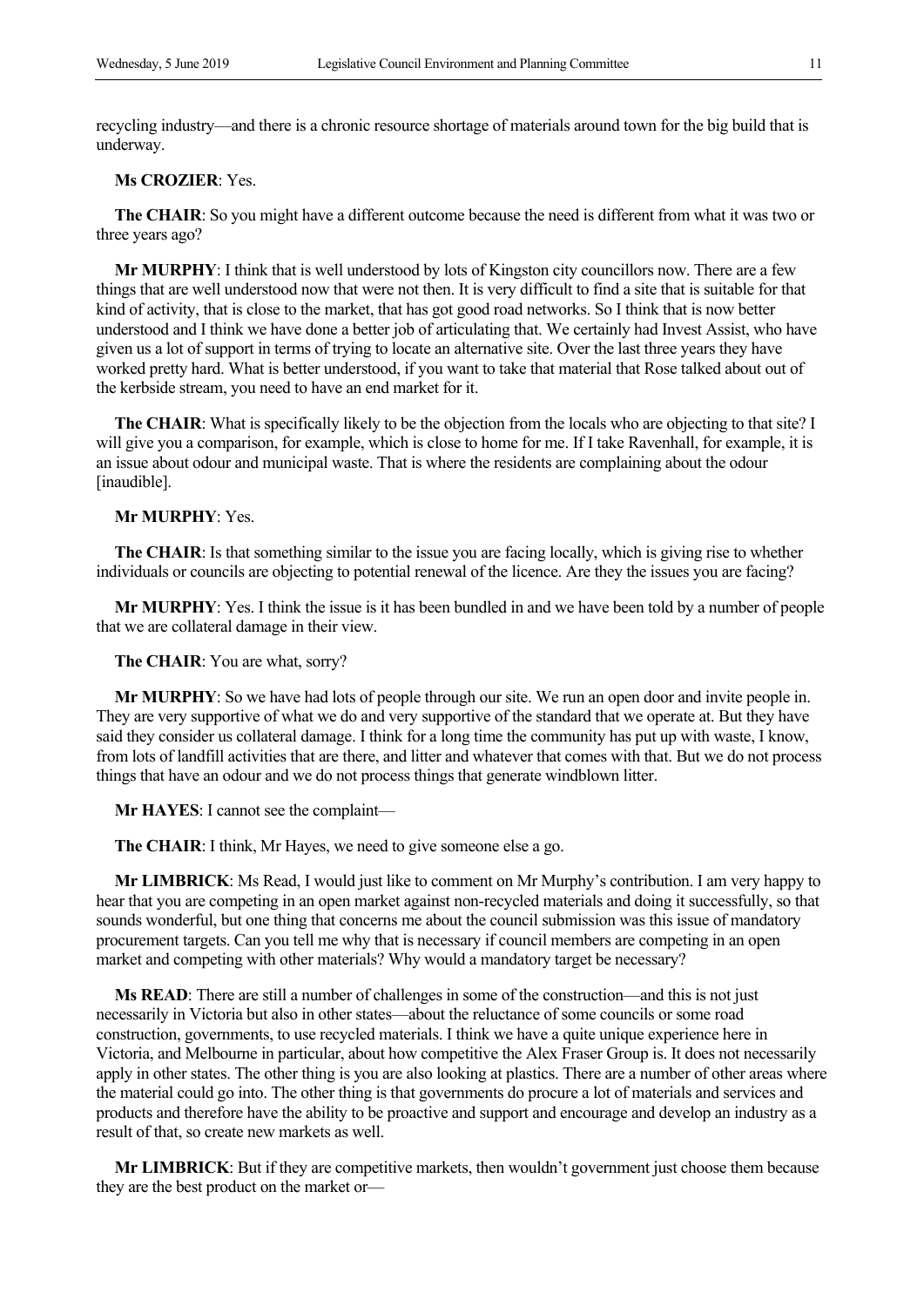**Ms READ**: But not everything is competitive. An example would be—and this is probably more of a plastics one—mandating recycled content, perhaps in a bottle that is put on the market. Processed PET is called RPET. It is quite difficult for that to compete with virgin PET, for instance. Governments, through their procurement strategy, can really help create new markets. The other thing also is the standards and specifications go hand-in-hand in that, and that is why I think government really does need to look at its procurement and identify those areas. Whether it is a mandate or a strong encouragement, I think the point is it is not really getting the attention or consideration it should be. The value for money is definitely outweighing looking at recycled content, and that value for money is not necessarily taking into consideration the other environmental costs incurred by not using that recovered material, so the external costs.

**Ms CROZIER**: Thank you again for your presentation and explanations. Could I just go back to Mr Murphy. I know that you are giving us an overview of the company and the issues that you are facing. You said that you were collateral damage and that you had been involved obviously with the Big Build, the level crossing removals, and as part of that strategy and solutions you talked about the construction industry and the civil industry in Ms Read's presentation. But to go back to what you said in relation to the issues around that, you pointed out that you were contributing to that, yet you are being stalled in terms of potentially being able to deliver further value-add to those projects. Am I correct in my understanding of what you were saying?

**Mr MURPHY**: The principle, as I see it, is this: creating a market for recycled products is incredibly important and, as Rose just said, that is a lot about specifications and giving people comfort that they can use a recycled product, but you have to have processing capability.

**Ms CROZIER**: Close to what you highlighted?

**Mr MURPHY**: Correct. To say, 'This is a nice facility. Could you please build it 40 kilometres further out of the city' is ridiculous. It is a metropolitan problem. It is a metropolitan market for the end product. There is the capacity to process it in the metropolitan area.

**Ms CROZIER**: What would that cost you if you were required, for whatever reason, to move 45 kilometres out of the city?

**Mr MURPHY**: I could provide an estimate on that. I could take a wild guess, but it would not matter because no investor would do it because there is not a market there.

**Dr RATNAM**: Thanks so much for the presentation and all the—

**Mr MURPHY**: Sorry, if you want a local example, Sydney does not have a network of sites like that. Of course there is Alex Fraser in Melbourne, but there are other people in the industry as well. Sydney does not have the processing capability that we do here in Melbourne, and we get a much better outcome in terms of recycled content in our infrastructure than Sydney does, because we have got—

**Ms CROZIER**: Because you are more efficient. You are closer by.

**Mr MURPHY**: Because we have got the capability to do it. Like I said, it is beyond Alex Fraser.

**Dr RATNAM**: Thanks very much for your presentation and the excellent work that you are doing across the board. I was quite interested in your submission. You highlighted some quite discrete and well-detailed proposals for how we can get some reform and solutions on the table. Things like the green zones—the planning controls that you were talking about—risk-sharing contracts, the packaging industry contributing more to, I think it was, the collection efforts—

## **Ms READ**: Yes.

**Dr RATNAM**: I am happy to hear a little bit more about that, and mass balance reporting, amongst a number of things. I was wondering if you could elaborate a bit more on the risk-sharing contracts and how that would help and also the packaging industry contributing more to the front end or that post-collection cycle. It would be great to hear a little bit more from you on that.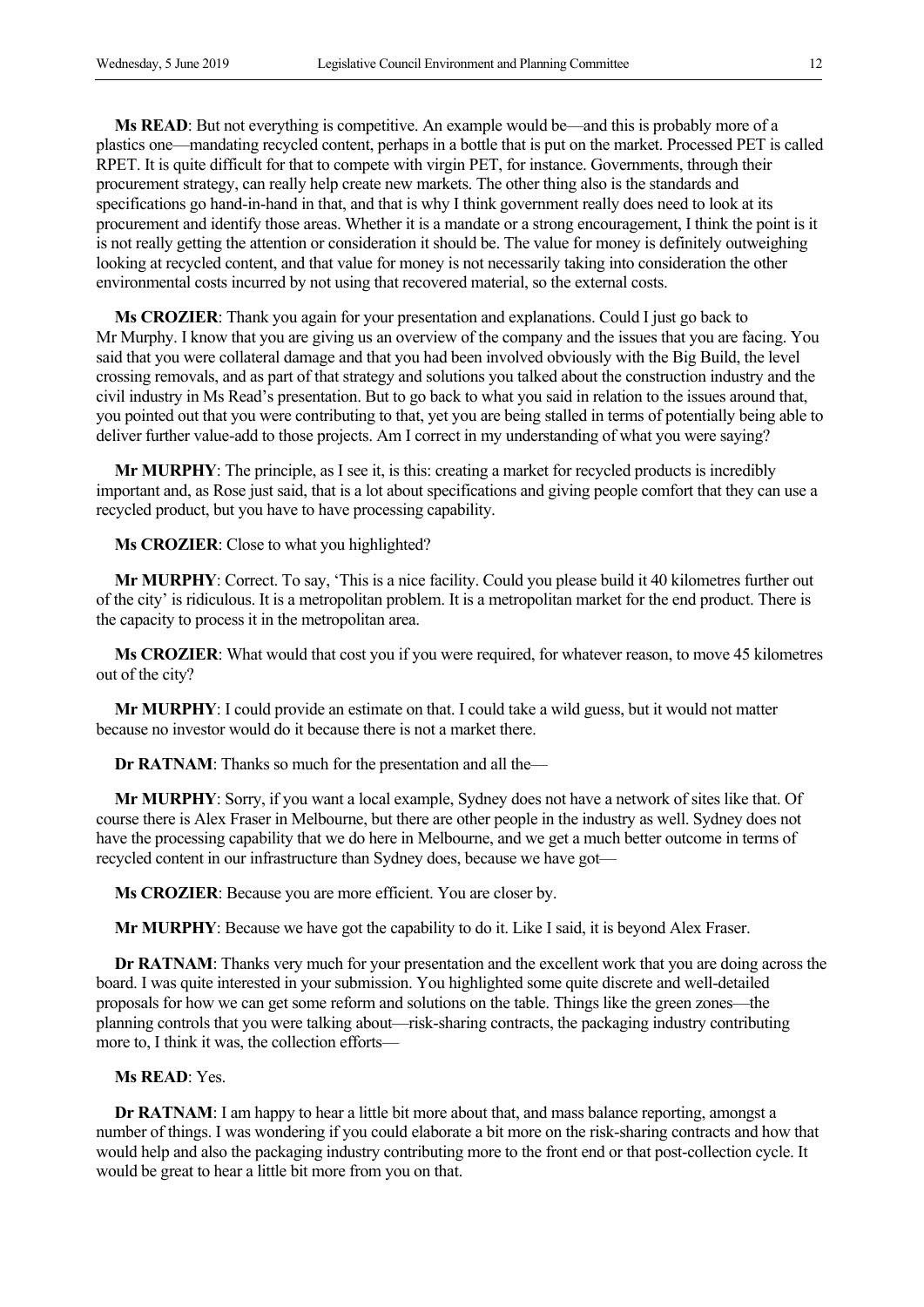**Ms READ**: Sure. On the risk sharing I think probably—and I might actually also defer to Simon on this because we had a very good discussion about it yesterday—if you go back to the little diagram I did, it sort of highlights just to keep in mind how things move around. This one. It highlights how things run. Risk sharing is more about rise and fall. So with the pricing—maybe, Simon, I think you should explain this, because you will do a better job than I will. Because the other thing is that JJ Richards also run two regional MRFs, so they are operating at the margin.

**Mr MACKIE**: I would love to be Peter, and I would love to have his facilities. I am responsible for two MRFs, one in Bendigo and one in Wangaratta. Obviously they are in regional Victoria, and obviously I am dealing with a number of councils that take recyclable material to our MRFs for processing. That is stuff that is delivered to the kerb. Unlike Peter, all my markets are in Melbourne or in fact overseas. So my MRF—if you have never been to one, you are more than welcome to come and have a look at ours. They are fascinating, and it gets in your blood. I love them, and that is quite sad. I have been on the line processing, so the things that Rose is talking about, the contamination, are really important. We send to landfill about 15 per cent of every bin that is put on the kerb for two reasons. We have a community, and even though we have been educating the community for nearly over 30 years, that still do not get it. The reality is that as soon as your garbage bin is full, you use the other two bins, and you put waste in them. That is our reality.

In our MRF we get everything, even though it is a recycling facility, from dirty nappies to dead snakes and everything in between. I have seen a whole bathroom come through a MRF. I have seen literally the sink, the plumbing, everything, because the community think—or do not think, as the case may be—'Here's some space, and I can get rid of it and it's not going to cost me anything'.

So unlike Peter, who has got a lovely set up with beautiful locations for everything, the recycling industry has been over a period of time aggregated to really three main players in Melbourne—one player has got probably the largest percentage of it—who are reliant on being able to export the product overseas. If you look at the thing here, the resale side of that, it has got two elements: it is local and it is overseas. As soon as China, who was the largest taker of all recyclables across the world—not just Australia, but across the world—decides that they are going to set a new benchmark and no longer be a receiver of the waste, it has now meant that we do not have the ability to actually be able to get rid of material here.

It is basic economics—supply and demand. When the supply is here and the demand is here, the price is on the floor. From a straight MRF perspective, I have obviously got a set cost of having all my infrastructure and my labour costs that are Australian labour costs—they are not overseas labour costs; we love them, but it is a reality in terms of our costing—and we are in the middle of the country. So I have got to freight everything from Wangaratta or Bendigo to Melbourne, to the dock or to a local supplier here, who is going to pay the absolute minimum price that they can possibly pay, which is logical and sensible. And when your supplier is here and the demand is there, then logically that dollar is pretty much back to zero.

So I had the value of paper and cardboard in or around \$200 a tonne; it is no longer the case anymore. I had glass. And I love Peter, I love his business—so we are clear—because he takes my glass. So he gives me a solution that is not what I had before. Yes? But my reality beforehand was that in the old days—I have been in and around recycling for 30 years—it used to be \$72 a tonne for your bottles. It remained \$72 a tonne, I reckon, for 30 years. The trouble with the glass now is that it is thin-wall. So in the old days, anyone who drank out of longnecks—and some of you are old enough to remember what a longneck is—knew they were solid. Yes? No longer. You try and buy a stubby now and they are all thin—and of course, because the manufacturing industry needs to make sure they are as cheap as they can possibly be, because they have got price margins to meet as well. When we put that into a truck it just smashes. It smashes. I have now got people in my MRF who have got to pick that off by hand. Yes? And we can buy technology. I can buy technology to optically sort; I can. I am doing 11 000 tonnes in each of those two MRFs, so 22 000 tonnes in total. If I put in the optical sorting type stuff it is 3 or 4 million, minimum, but for the tonnes that I am doing it does not stack up.

So I have got to bring stuff back to Peter, so something that used to be a revenue stream is now a cost. I have got to truck it to him. He has got a gate rate of course; he is a commercial business. That allows him to be selling his asphalt and his rock back out into the marketplace. It is just economics; it is straightforward stuff. But that means when I am sitting in front of council and trying to sort a rise, each of those councils is rate capped and none of them want to be paying the money. The state government took time to get to a decision as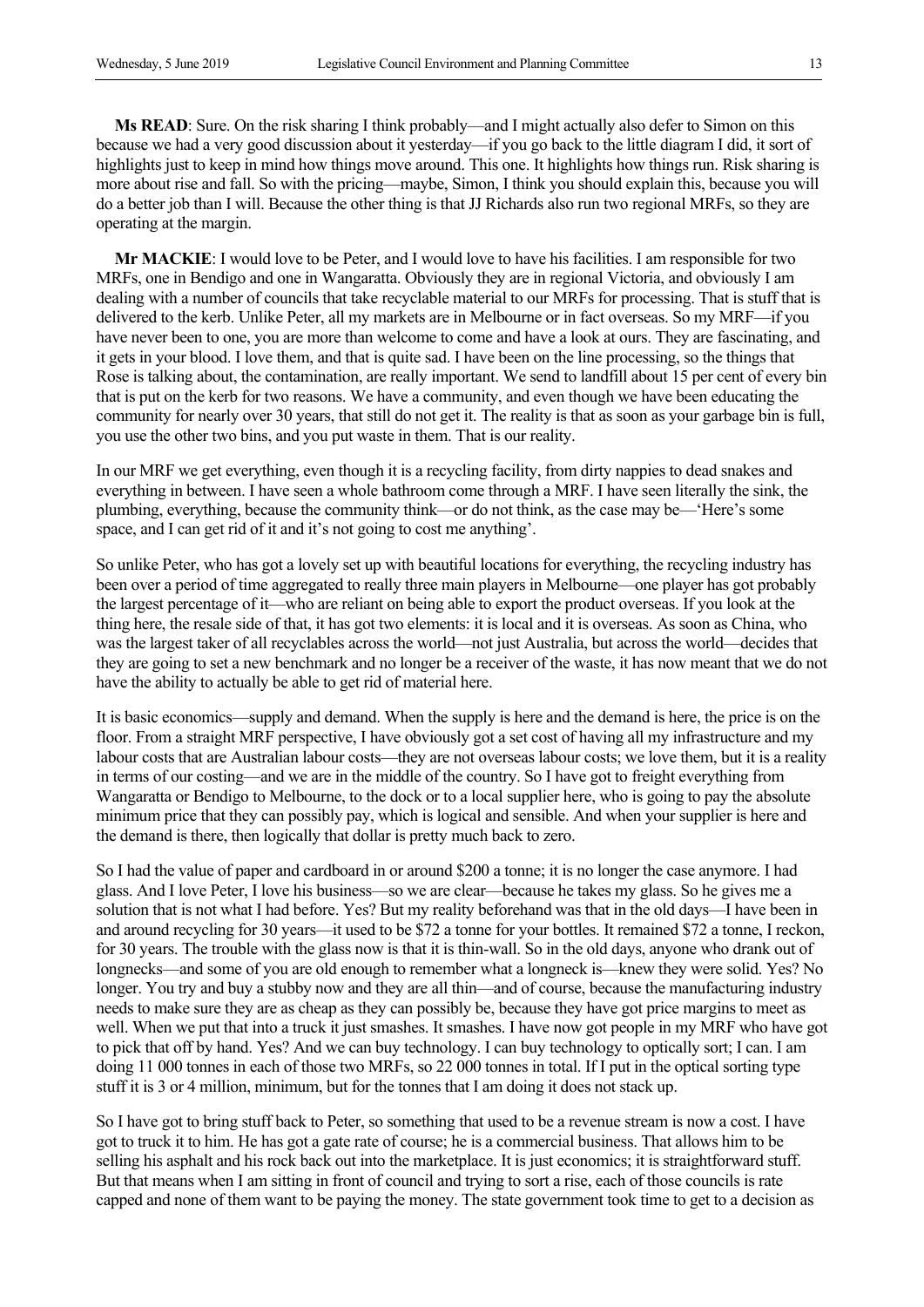to what they were going to do. Sixty dollars was awesome if you were sitting in metro Melbourne, but I am not. I have got another \$30 over on top, I get no recompense for it and my council has told me to go—'We don't care. We don't care what the price is'.

So even though we had mechanisms, they said, 'We're going to hold you to contracts and we're not going to deal with you'. So it became very problematic for us because it is not within our stuff to happen. And to go back to what Rose was saying, this is not about a sharing model. People are making the mistake of saying it is a sharing model. At the end of the day, as a contractor who is processing, I cannot share this. What I have actually got to do is put a model in place that reflects the changes in the value of the commodities, period. I have got X amount of dollars per tonne as to what it costs me to process, and then I have got to discount depending on what each of those products are worth, and that gives me a gate rate to the council. And that will vary.

**Mr HAYES**: You have mentioned three problems there: the glass, the distance and also poor sorting, I suppose, or contamination big-time. Can you recommend any solutions that you see to any or all of those?

**Mr MACKIE**: I would love to say contamination will disappear. It will not. It will reduce, but it takes a targeted effort for people to be paying attention to it. It takes a realisation that we actually need competition in the marketplace, particularly out in the regions, because as a result of history we have consolidated to three main players, and we were freighting everything down to Melbourne because it was not worth doing the processing up in the regions. We do not have, I guess, a circular economy at a local level, which means therefore it is not used locally, so therefore we have got to transport and therefore we have got additional costs.

So anything that creates a market at a local level—as in, in Victoria, local Victoria, country Victoria—makes a significant difference. It is really important to us. That then reflects back into the gate rate. Because you are dealing with very low volumes—and typically regional MRFs will deal with 11 000 to 15 000 tonnes—the cost of the additional infrastructure to raise it to another level is not sustainable at those sorts of levels. There are not simple solutions—that is really what it comes down to.

Again, with the recycling stuff, the HDPE and PET-type product is all good. Anything that is scrunchable plastic is rubbish. Anything that is small is rubbish. I have got to get a human to pick it off the line and put it in a bin—put it off to one side onto another conveyor. So aluminium—great stuff, \$1500 a tonne—is only 2 per cent of the material that goes through my MRF, and it is the second-most important product in my whole MRF, because it is the second-most revenue as a total per tonne received. Cardboard and paper is about 50 per cent of the total product going through, and it used to be a really important part—it was about \$34–\$35 a tonne back to me. It is now worth that—zero.

**The CHAIR**: So would you separate cardboard and paper from other recyclables, like glass, for example?

**Mr MACKIE:** I would to have glass elsewhere, yes. It is the most abrasive, terrible product in the whole world, because it is from an engineering perspective—

**Mr MURPHY**: It is beautiful!

**Mr MACKIE**: He is right, it is beautiful in there—in all seriousness it is beautiful in there—but it is not beautiful going across metal, because it is highly, highly abrasive, so all of my machinery that we have now got broken glass through, it permeates every single one of my products.

 **Mr HAYES**: So you would like to see that separated out at the council level?

**Mr MACKIE**: Yes, absolutely.

**The CHAIR**: So basically you would like to see cardboard and paper in one bin, metal and aluminium in one bin, glass in one bin and then other food waste and organics in one bin. Is that a sort of simplified way of doing it?

**Ms READ:** The metal could stay in with the plastic and paper. I think it is just separating out the glass—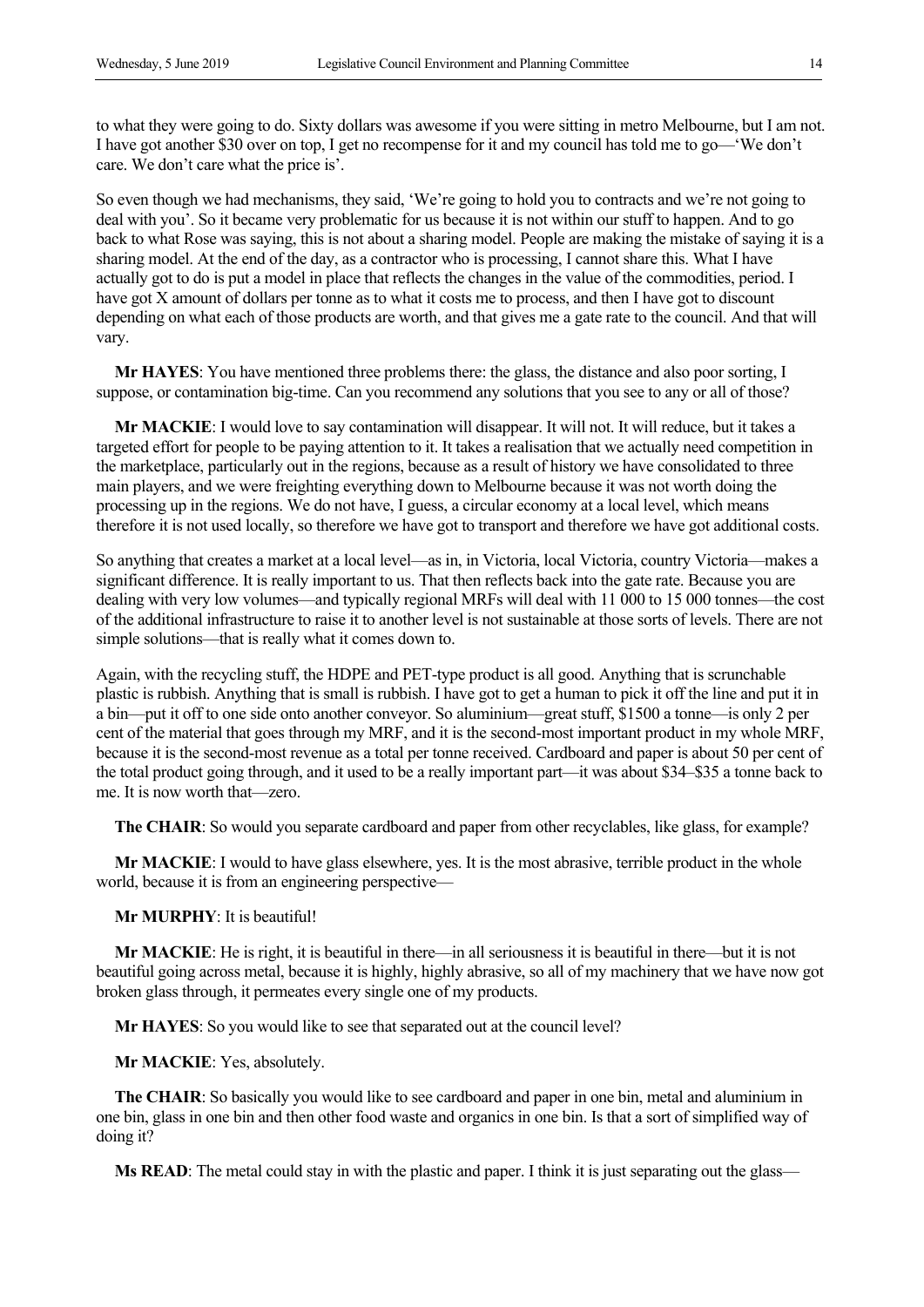**The CHAIR**: Okay, we eliminated one bin.

**Mr MURPHY**: We are trialling that with Yarra city as we speak. With Yarra we have got a trial on with a separate bin for glass.

**The CHAIR**: Glass is the biggest culprit basically?

**Mr MACKIE**: The two biggest costs, in all seriousness, are sending stuff to waste. So the other thing you have got to realise in central Victoria is disposal in central Victoria is \$200 a tonne or more. In Melbourne it is not \$250 or \$220, but there is nearly a \$70 differential roughly, and I have got to transport it by trying to get it to Melbourne as well. So waste is one element, a large cost, and glass is the other. Again, to get it down to Melbourne is a significant cost to the business, and that is reflected in the gate rate. Everything—and this comes back down to model—councils and the ratepayer are paying for it, and, as Rose was saying, having product stewardship then puts injections into money, which gives some protection back and into the councils if it is managed.

**The CHAIR**: In the interests of time, because both business are two different models—one is constructionbased material, yours is kerbside—do you mind if you take that question on notice? Are you able put in specific ideas about some of the stuff you have already covered, about what you see as a good solution and some of the examples you have just given, to the current problems going forward—different bins, all these sorts of things, country versus metro? If you are able to specifically address that with some practical solution, that is something the committee might be able to consider in its findings and report at the end.

**Ms READ**: Yes, I think from the council perspective we are happy to put in supplementary submissions, highlighting particular aspects covered by Peter and Simon. Obviously we also encourage our members to put in their own submissions as well, and I believe Suez and Cleanaway probably have put in submissions.

**The CHAIR**: Before I move to Ms Taylor, maybe if you want to consider the waste-to-energy option, because 15 per cent residual might be going to landfill at the moment. Is that another option you want to consider?

**Ms READ**: Waste to energy—it definitely has a place to play in dealing with our materials. There are materials that come through the waste stream that cannot be recycled either because they are contaminated or there is no market for it, but they do have a significant amount of energy embodied into it that could be recovered to produce energy. Whether that is, for instance, in the case we have with the proposal with Australian Paper down in Morwell looking to establish a waste-to-energy facility providing waste to power the Australian Paper plant. That is a really innovative way to do it. It is obviously securing energy issues for Australian Paper as well. It is also a way to realise embodied energy within the product. It also addresses a number of landfill issues—so your question. This comes back to planning and what the government as representatives of the people of Victoria want as a priority. Do you want material to go into landfill? Are you looking to realise the energy value of materials, and where does that fit into the whole scheme? You cannot just look at things individually and say, 'That is the solution'. But turning waste into fuel definitely has a role to play. It is not cheap to do, so you have to have the right—the landfill levies have to be a certain rate and other economics. There are some costs around it, so that is why with the Australian Paper one there are a lot of good reasons for doing that.

**Mr HAYES**: The Australian Paper one is highly centralised, isn't it? I mean, you have to transport things a long way to the plant. Is it possible to have smaller scale plants around the metropolitan area, doing pyrolysis or burning?

**Ms READ**: I am not an expert on all of the technologies. There are certain sizes. If you research it, you have to be a certain size to make it work economically. In terms of technologies, obviously we do not particularly favour one technology over another, but the focus would be on proven technologies where you have strong emissions controls and clear evidence of what they can perform in terms of their outputs and so on—and inputs. So, yes, because the ability of the streams of coming in is also quite complex.

**Ms BATH**: If you do not mind, it is on the back of that question. I am happy to hold it.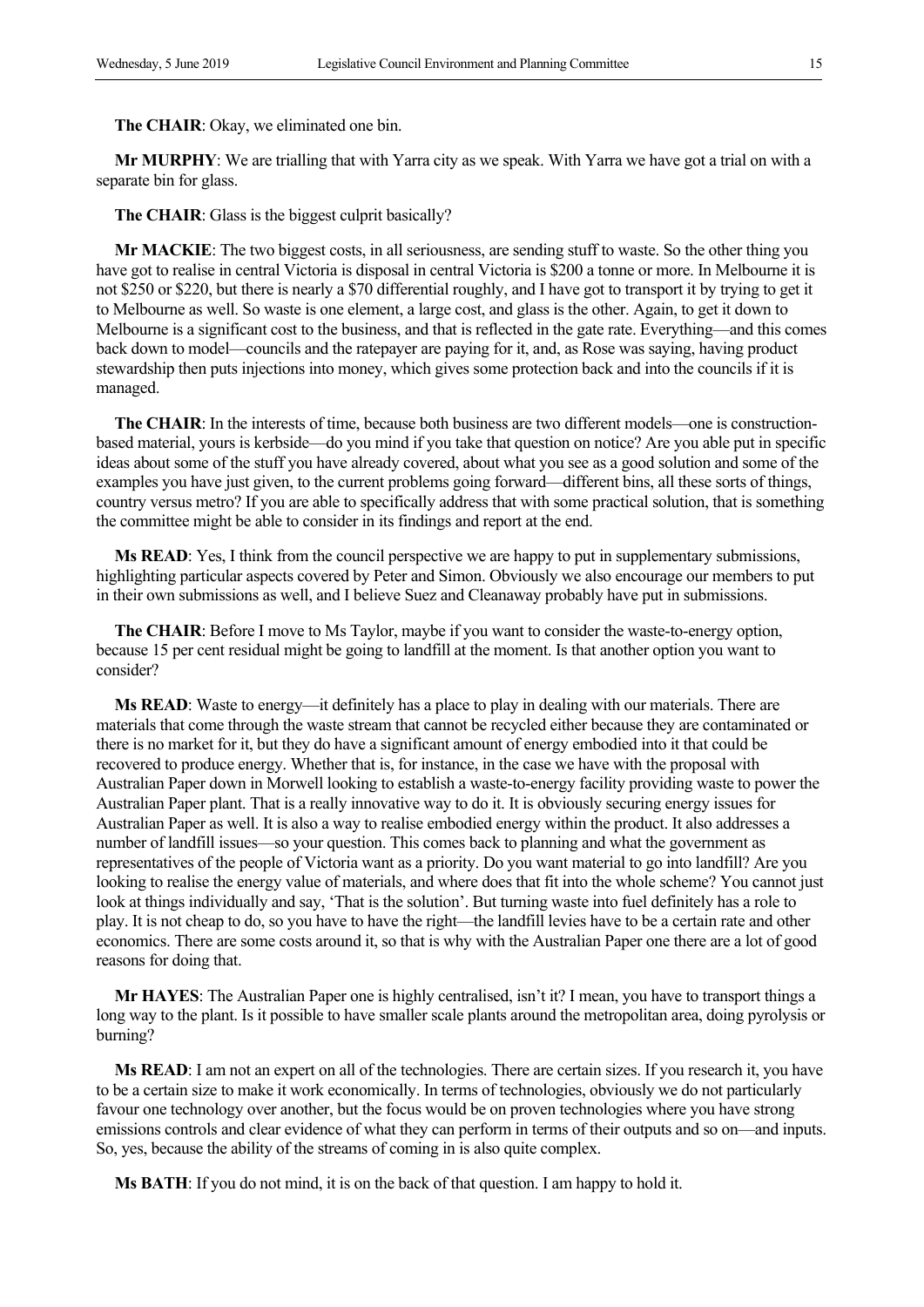**The CHAIR**: No, follow up that question and then we will go to Ms Taylor.

**Ms BATH**: In relation to the energy from waste, what value do you put on the long-term holding in rubbish dumps and tips, as opposed to generation of power? So I guess you have got a molecule of waste and you have got to sustain it and look after it and grandfather it, in effect, in landfill, as opposed to creating something from it. Is that something that you follow—that thread, that thought?

**Ms READ**: I might let Alex respond to that.

**Mr SERPO**: Look, I think one of the things you have to appreciate about landfill is the average landfill in Australia might last 30 or 40 years, so you pay in today's dollars to dispose of a tonne of waste when you go across the weighbridge, but then the after-care for that landfill will occur in 40 years time in dollars which are 40 years in the future. So that is a huge future cost. If you put waste into a waste-to-energy facility today, you have added that value to the economy today. Economic growth is about getting innovation and infrastructure in as quickly as we can. So when you do those mathematics, it is much better to cash immediately, I think.

**Ms READ**: But I think one of the key points also is the industry's priority is that we want to recover materials as materials. That is our priority, and I think that really needs to be quite clear. Material should be used as materials at their highest value. That is the priority and that is the key principle. Materials that cannot be recovered and reused—then do you consider them going to waste-to-energy? Is that a better option than putting it into the landfill? What we are seeing is in a lot of states, in Victoria and so on, 50 per cent of materials, or 40 to 50 per cent of materials, currently going to landfill are organics, so obviously there is a whole organics pathway that is happening. Now what we have to be really strong about with organics is preventing contamination of that stream. You are looking at recovering valuable nutrients that can benefit our soils, can deliver a whole lot of benefits and also reduce our greenhouse gas emissions by taking them out of landfill. So that is really important. In locating organic processing facilities odour is an issue. There is anaerobic digestion where you can get nutrients and fuel—and that is a huge chunk of material.

Plastics: of the 50 million tonnes of waste, 2.5 million were plastics. Organics: 20—10 times the volume. So keep that in mind as well, where you are going to realise the best benefits socially, economically and environmentally.

**Mr SERPO**: If I could make a comment as well about recycling versus energy, I think there is a fear in the public sphere about material which could go to recycling going to energy instead. Just to clarify the sort of economics of that, if we are talking about plastics, you might get \$550 a tonne for clean PET, but it might cost you \$220 a tonne to send that material to a waste-to-energy facility. So there is actually an enormous economic difference between material recovery and energy recovery. Energy recovery is actually quite expensive. It is substantially more expensive than landfill, and that is why we have not had it. It does have enormous environmental benefit compared to landfill, but for a recycler any material that they can recover they will absolutely recover before they can send to energy.

**Ms READ**: Because there is a market.

**Mr SERPO:** Just on economic terms the difference is enormous.

**Ms TAYLOR**: So I have two questions. One is you are a national peak body?

**Ms READ**: Yes.

**Ms TAYLOR**: And you have outlined the levers for state government. What do you see as the federal government's role in addressing some of the challenges for the industry?

**Ms READ**: So, yes. There have—

**Ms TAYLOR:** Do you want me to say the second question?

**Ms READ**: Yes, go to the second question.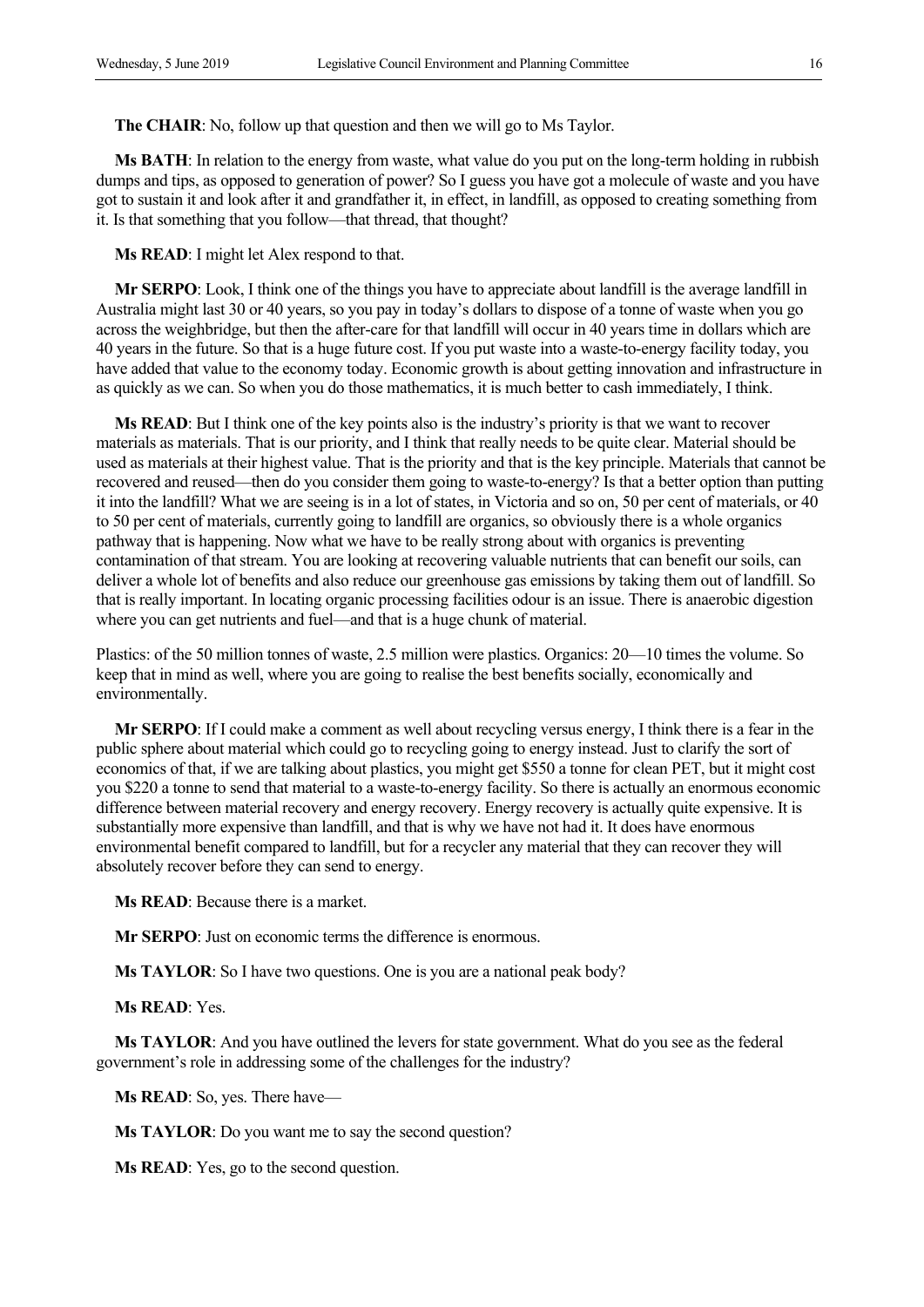**Ms TAYLOR**: The other one was that you talked about plastics 1 to 3 and then 3 to 7, and I just wondered, is it sensible to keep having plastics 3 to 7 if there just is no market?

**Ms READ**: Good question. And that will come back to answer something that Dr Ratnam identified earlier. So just back to the first question, which was?

**Ms TAYLOR**: Like for the federal government—

**Ms READ**: Oh, yes. The role of the federal government.

**Ms TAYLOR**: We were looking at what the state government should do. What should the federal government be doing to help?

**Ms READ**: Sure. The federal government has a number of roles to play. They have a role in creating markets. They can procure. There is work that they are starting to do through the Australian Road Research Board about getting consistency in standards, so driving consistency across states on standards and specifications for re-use of materials for processing. We have so much variability across the states it is a nightmare. Peter gave the example that here in Victoria it works really well. They also operate in Queensland and I think it is a lot more challenging.

**Mr MURPHY**: A very different story, and so they do not get the outcome that we get in Victoria. They do not have the good news story that we have here.

**Ms READ**: And we have a new coalition government in place. We have an assistant waste reduction minister. That minister and the new environment minister really need to step up and drive that national waste policy because, as I flagged, it is not something that can—waste just does not happen within a local council area anymore. And what New South Wales does impacts Victoria. What Victoria does, what South Australia does—we all have knock-on effects. In terms of trying to keep the costs down and making sure that our industry is efficient, the less variability we have between states the easier it is for us to have more efficiencies in our operations. And similarly, in terms of resource recovery standards and specifications, there are Australian standards for compostable plastics.

So this a good example, coming back to procurement. You can mandate that you use compostable plastics that have to meet this standard. That is an example of where government can have a significant shift in behaviour and drive a market, and create, you know, a pull-through for these resources. It is a good example. Product stewardship is another great example.

**Ms TAYLOR**: Yes, I was thinking about that.

**Ms READ**: So it is interesting. The container deposit schemes are all happening at a state level. But genuinely, if you are looking for the companies and the producers, a lot of them operate across multiple states and all the rest of it, so for them having a national scheme is better.

Photovoltaics is a good example that has come along. We are going gangbusters here in solar—everywhere. A huge amount of photovoltaics are coming out of the market. A lot of them are being expired. Where are they going? There is no process. There is no capacity. And there is no requirement on those companies putting those materials into the market to take them back, and we have to be proactive. Batteries is another one. So product stewardship is a really a key part, and this is where state governments need to push back and engage with their counterparts in other states and work with the federal government.

There is a good collaboration happening these days across the states through the national waste policy process; we participate in that. Export markets, looking at trade, I know the trade minister in Victoria is proactive in working with, for instance, China, who may want to sell us equipment—so take certain products. How can trade ministers interact, and that is another area. There are emissions reduction funds at a national level. That has helped drive gas capture and energy generation off landfills, but it also supports more composting and organic processes.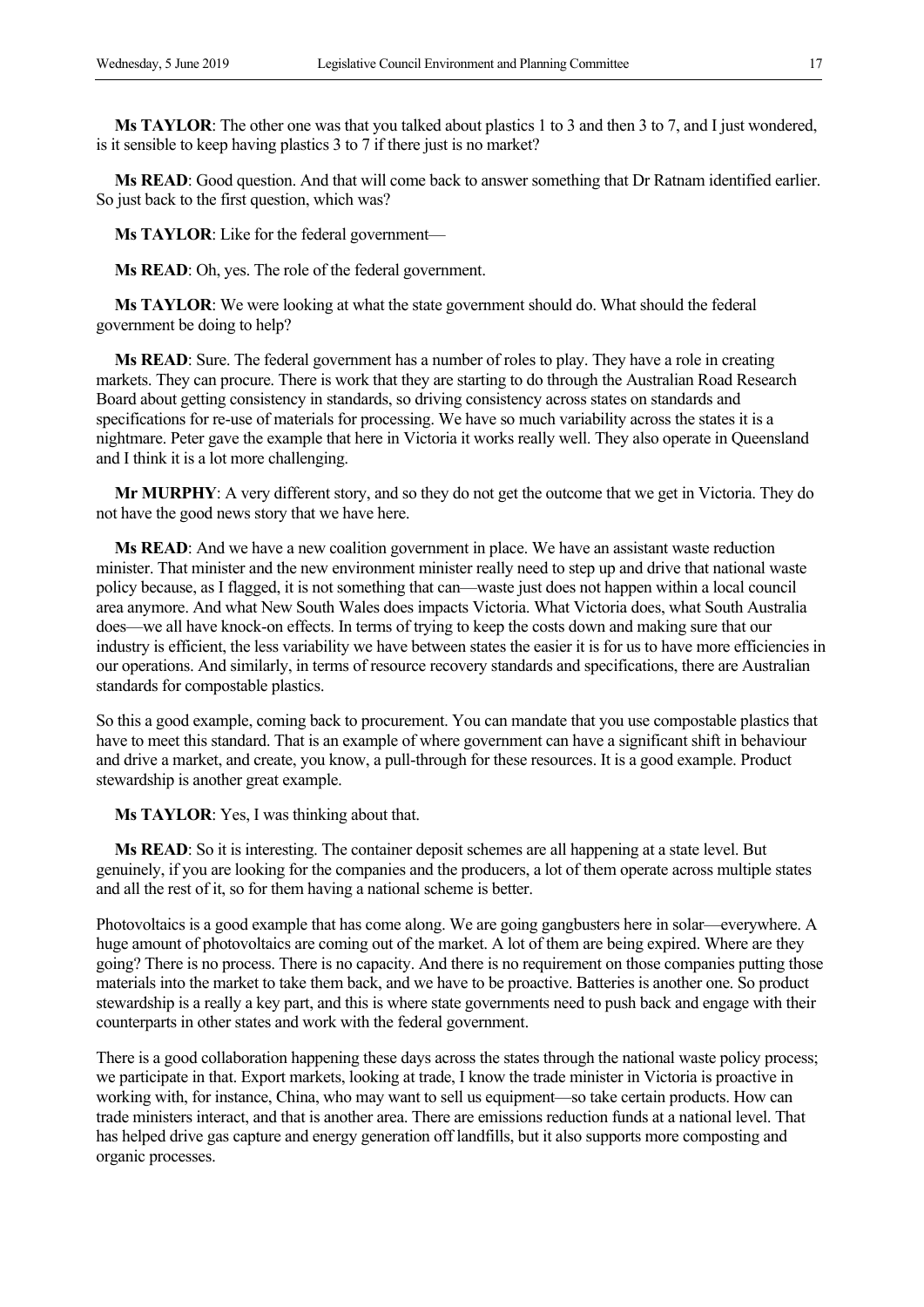Other resource recovery activities can generate greenhouse gas savings, so that is another area with those sorts of things. There are some good examples. Education is another one. There was probably—

**Ms TAYLOR**: The plastics.

**Ms READ**: The plastics. So coming back to the plastics, and this also comes back to Dr Ratnam's question: 1 and 2, yes, very recyclable, HDPE and PET, and the manufacturers can use it. The national government, say with the microbeads process, worked with the manufacturers and said, 'Okay, you need to get microbeads out of these products by X time; otherwise we'll regulate'. They need to do this with the packaging companies. They need to say to them, 'For HDPE and PET products you need to hit a certain recycled content level', and they can negotiate that with the manufacturers because there is some sensible things about all of that; you need it for health and safety and other products. If you say, 'Okay, 70 per cent recycled content in these containers by X'. And if those companies do not achieve that, then the federal government could put in a regulation which says, 'If you're not going to achieve that target, you need to contribute X cents per item that goes into a fund that covers the cost to recover it, collect it and recycle it'. Then that could underwrite a rise and fall contract for a materials site—for the councils, for instance. If the market is good, then the price for councils is better. If the market is bad, your councils have to pay more.

The regional councils do not necessarily have the resources or the ability to fund that, so this advance fee paid by a company who has not achieved a certain recycled content puts it into a fund. That might get matched by Sustainability Victoria to underwrite that. I am not a finance expert by any means—this is just a model that we have talked about. But then the council could repay part of that eventually, given they had changed their rates. We have to start thinking creatively about what we do. In terms of 3 to 7, what we need to do is go back to the packaging companies and say to them, 'Substitute that with a material that is recyclable. There is a market with whatever', or else 'Don't'—

**Mr HAYES**: Ban mixed use plastics, basically.

**Ms READ**: Well, yes. You can say, 'If you don't achieve this within a certain time, we will ban it'. And 2025 is probably a bit too long. A 2022 start—we need to start seeing that conversation happening. There are so many things that we could do, and having the political will is what is lacking. The technology and the innovation, the potential private investment and so on—they are all there. It is really about it being a priority for us at a—

**Mr LIMBRICK**: You mentioned photovoltaics before, and we have been subsidising these for decades now. They have got toxic materials in them, is my understanding—cadmium and lead and stuff like that. On 1 July we have got an e-waste ban. What is going to happen to the solar powers that are coming offline?

**Ms READ**: Good question. By way of background, I used to work for an e-waste recycler. I used to run the mobile muster recycling program, so I have a background in that. But there are some materials that can be recovered from photovoltaics—metals and so on. Yes, it is a really good question: what will happen to it and where will it go? And there is no product stewardship scheme in place.

**Mr LIMBRICK**: Yes, that is my understanding.

**Ms READ**: I think there is a company in South Australia that repurposes some of those. You can grab elements and re-use elements of the photovoltaic for other purposes—you know, cut out the good bits and do those sorts of things. But it is a very good question. There has been work done by Sustainability Victoria on looking at setting up a product stewardship scheme for photovoltaics. It is a product that has been flagged on the national list for product stewardship, but I mean it is a big project.

**Mr LIMBRICK**: Can I just clarify that? My understanding is that at the e-waste facilities they are building new sheds, basically, and storage facilities—

**Ms READ**: Collection facilities, yes.

**Mr LIMBRICK**: Yes. But with the PVs that are not going into landfill anymore, is the only option at the moment to just stockpile them? Is there no market for them?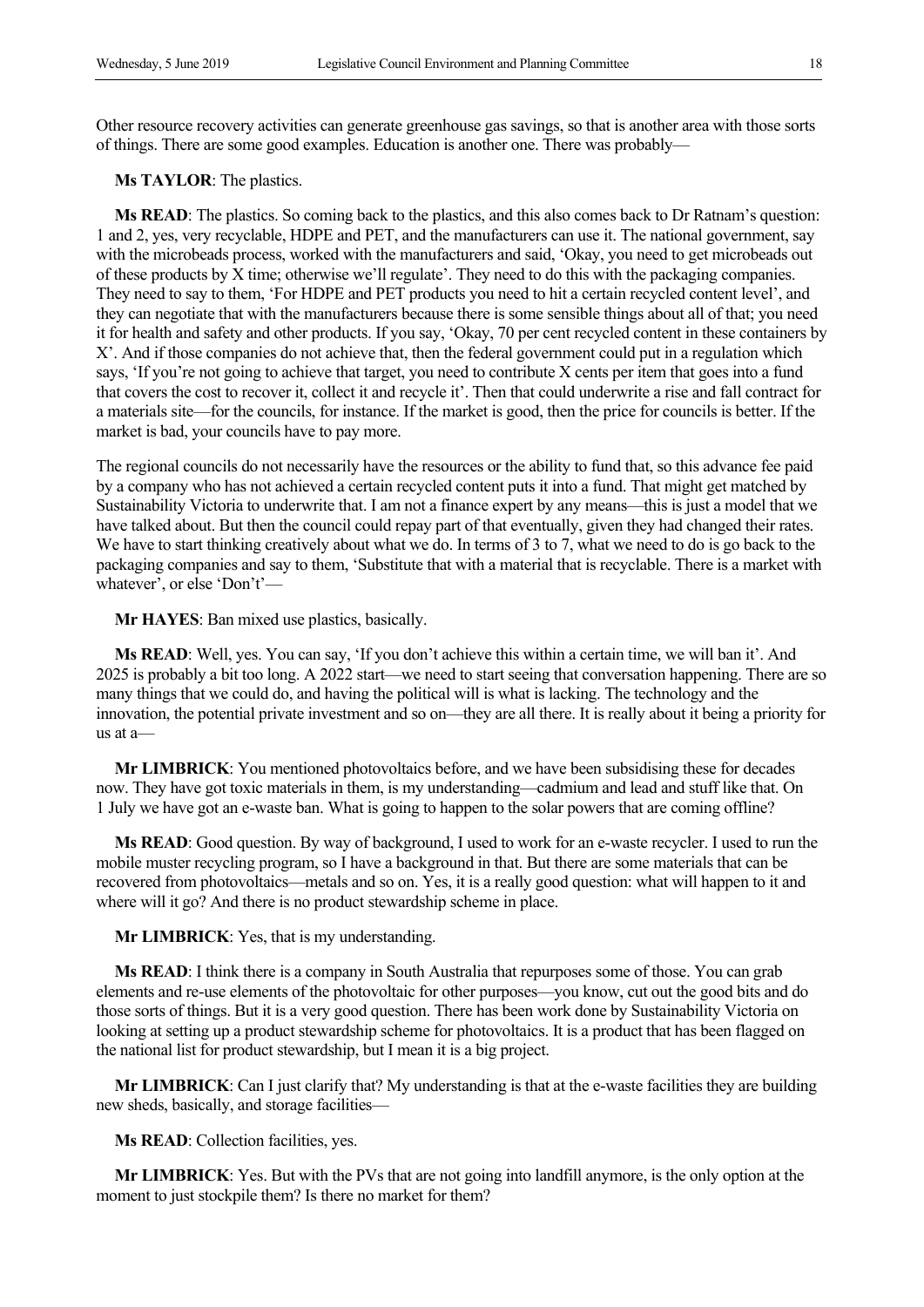**Ms READ**: Well, no, there is some ability to—what I would like to do is to take it on notice and get you some more information on the detail of it because I know there has been more investigation into what options there are. But there is metal that you can recover. Silicon is a key component of it. I am not too sure what the processing is of that, but I would like to take that on notice.

**Mr LIMBRICK**: Because it is only three weeks away.

**Ms READ**: Yes.

**Ms BATH**: Off the back of that, if we look at research and development, what are the gaps that you see in some of these very multiple, different channels of recycling? I did have that question, Mr Limbrick, thank you, in relation to photovoltaic cells and batteries. What are the gaps? If we are going to develop policy from here, are there research and development gaps that we need to fill, or are there off-the-shelfs from overseas that we can plug in? If we want to lead in Victoria, where do we need to be leading on that?

**Ms READ**: I think batteries and photovoltaics are a priority. Plastics is another one that needs to have more research and effort put into it. There are solutions out there as well. Product development, finding new markets for the materials.

The other thing also is looking at how we avoid waste in the first place. Recycling is not the answer to all these problems. It is looking at what we are putting out in the first place and how we can avoid it. If you look at food waste and the challenges in food waste and how much organics—there is a food waste CRC, for instance, to fight food waste that is looking into a whole number of areas. So Victoria should be actively involved in that. I mean, there might be other areas that—

**Mr MURPHY**: My take on that is that I think Sustainability Victoria does a pretty good job actually of looking for where are those gaps, what stakeholders can they put together, what kind of project would demonstrate whether something is practical in the marketplace or not, so I think there is a fairly long history there. We have worked with SV but so have lots of other companies, and they put together people like Swinburne and RMIT and the Australian Road Research Board you talked about and lots of others. So when there is a gap, SV does a reasonable job of pulling together what is the gap, who are the stakeholders, what are we trying to demonstrate and what funding is required or what research is required to get there. I think in Victoria that has got some pretty good outcomes.

**The CHAIR**: Okay. In the interests of time we have got a couple more questions. Any burning questions from members? Who has got a burning question?

**Mr HAYES**: You were sort of intimating that it would be good to reduce the amount of plastic that is being produced and going into the waste stream, so what do you think about banning single-use plastics? We talked about mixed plastics before. Would there be big pushback from the industry? Just something else on that, product stewardship. I understand that countries in Europe, and I have heard it was Germany, said that people could return packaging, especially plastic packaging, to point-of-sale—

**Ms READ**: Retailers, yes.

**Mr HAYES**: And that dramatically reduced the amount of packaging that was produced, because for the manufacturer it created problems. Is there some way of tackling single-use plastics that way?

**Ms READ**: So the industry is receptive to the banning of single-use plastics. Obviously we are sensitive to what the community wants and does not want. But bans are very effective. The ban of the shopping bag—the change in behaviour was rapid. I worked at Clean Up Australia from 2000 to 2005 and we did a Say No to Plastic Bags campaign, and at that point Ireland put in a plastic bag levy. Trying to do it on a voluntary basis sometimes you just need to do those things. But the thing is being smart and clever about what you target. The microbeads, I think, is a great example where the government has sat down with the industry and said, 'Okay, we need these out of the system. You work it out and deliver it within this time frame. If you don't, we will act'. And you hold true to that. I think straws, balloons, things like that—there are things where it is a numbers game and we need to remove them because otherwise there are too many items out there that just end up getting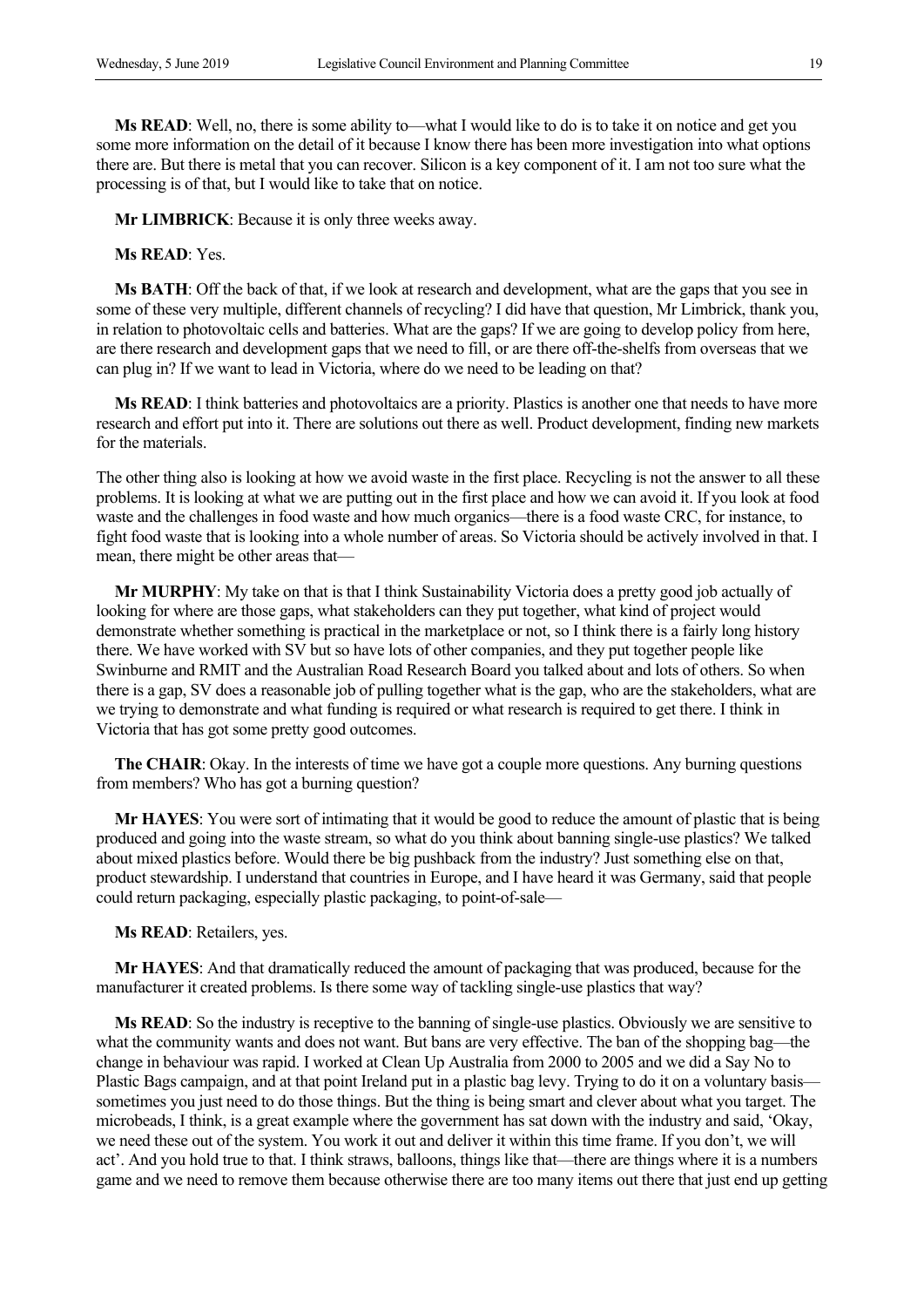everywhere. As much as we try to collect them or capture them in stormwater systems or whatever, it is hard to do it. So there are key points where we can intervene like that. What was the other part?

**Mr LIMBRICK**: About product stewardship and being able to return packaging, maybe.

**Ms READ**: The point I want to pick up with that, one of the areas in terms of research and development is thinking more laterally about how we do collect and recover materials. Engaging retailers—retailers do have a role to play. The traditional role is we either pick it up out of the bin or we go to a transfer station. We need to think about taking materials back into a shop down the main street. Mobile phones—you take them to a mobile phone store. Mobile Muster is a great example where the retailers are an active participant and take responsibility. Whoever benefits from the sale of that product has a responsibility to deal with the cost of the disposal of that. If that is a retailer offering a takeback and consolidating materials at their store to more efficiently get it back then, yes, they have a role to play.

**Mr MACKIE**: Can I add to that? One of the things—and I am sure all of you have experienced it going to the shopping centre and going into the supermarket—try buying apples loose. They are all in packages. Try buying beans loose. You can get them but they are in packages. So what is not being driven is that we are marketing very deliberately X number—eight apples. I know I am going to use three and the other five are going into the bin. It is in a package, it is in a tray and it has got a wrapping that goes around it. We get it in our bins. It is not recyclable. But from a marketing viewpoint it is brilliant because they sold eight apples. But no-one is thinking through where is the packaging being created from in the first place and what are the conscious decisions that are being made by the marketers to actually generate the material? We at the end—and I say this as a MRF, and I do want to say this quite strongly—I have no role in this other than I pick the stuff up and I process it. It is not my rubbish. I say that to my council, 'It is not my rubbish. It is actually your community's rubbish which we are processing'. For you to get an idea what a MRF is, all it does is sort the material, bale it and send it somewhere else. So we are a factory.

**The CHAIR**: On that point, I was going to ask that question. You mentioned in your submission that the Australian market is not big enough to basically have a manufacturing sector to cope with the amount of recycling materials we have, even though we have sorted it out and are trying to use our own product. Are we still able to actually export that in light of the various bans by China, the Philippines, Indonesia and anyone else? Is there still an opportunity, and what do we need to do to get that opportunity to sell it at a profitable price?

**Ms READ**: If we wanted to keep exporting that material, this is where facilities like a MRF create secondary processing facilities where, say, for instance, the regional MRFs would send the plastics. It is a bit like the glass in some aspects. The plastics might go to a facility where they would do further washing, shredding, flaking, and create a pellet. So they create. There we go. Look at that.

**Mr MURPHY**: Plastic pellet.

**Ms READ**: There we go. Beautiful. Show-and-tell.

**The CHAIR:** That is why I asked the question. And the Chinese will still buy it? There is no ban on that?

**Ms READ**: Well, yes. The point is that some of it can be used here, but also think about where the products are being made. Peter, Alex Fraser—they make the asphalt here. If you have got a lot of manufacturing overseas—and this is where the trade negotiations and discussions come into play—if we produce a quality product, they will buy it. And that is our biggest gap. Because they were happy to take a low-quality product, we have not developed our secondary process and capacity to produce it to be this as opposed to a bale of plastic bottles.

**The CHAIR**: I have a question you can take on notice, if you are able to do that, which you touched on in relation to the current capacity and capability of the sorting and converting of all these things to a good product, because we are talking 14 million tonnes in Victoria of which I think 9 million is recycled, and hopefully we can bring that up a bit? Are you able to give us a bit of mapping about what is available with the current capacity and capability of the sorting and converting to a final product, and say what is likely to be needed to